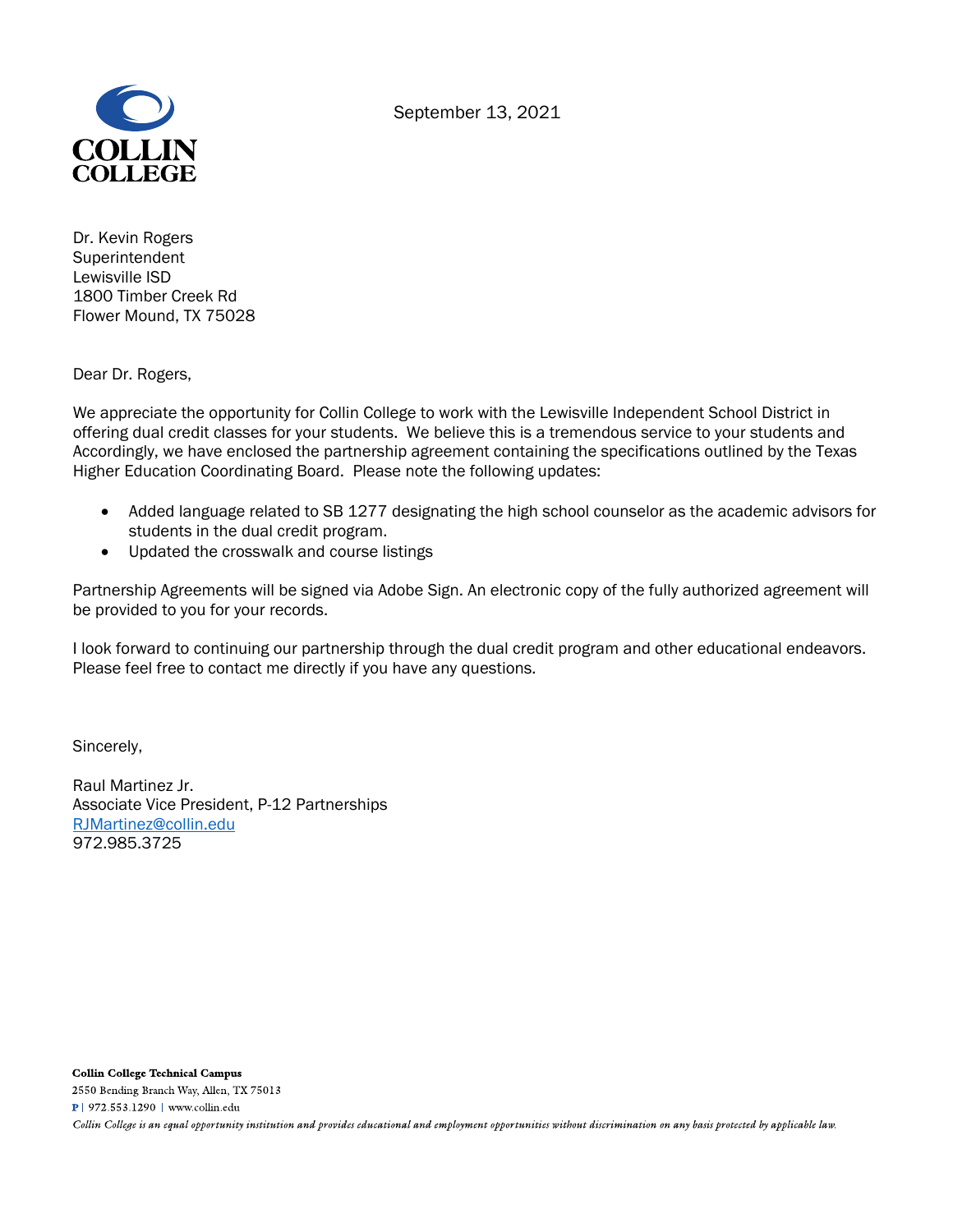

# Collin County Community College District and Lewisville Independent School District

Partnership Agreement for 2021-2022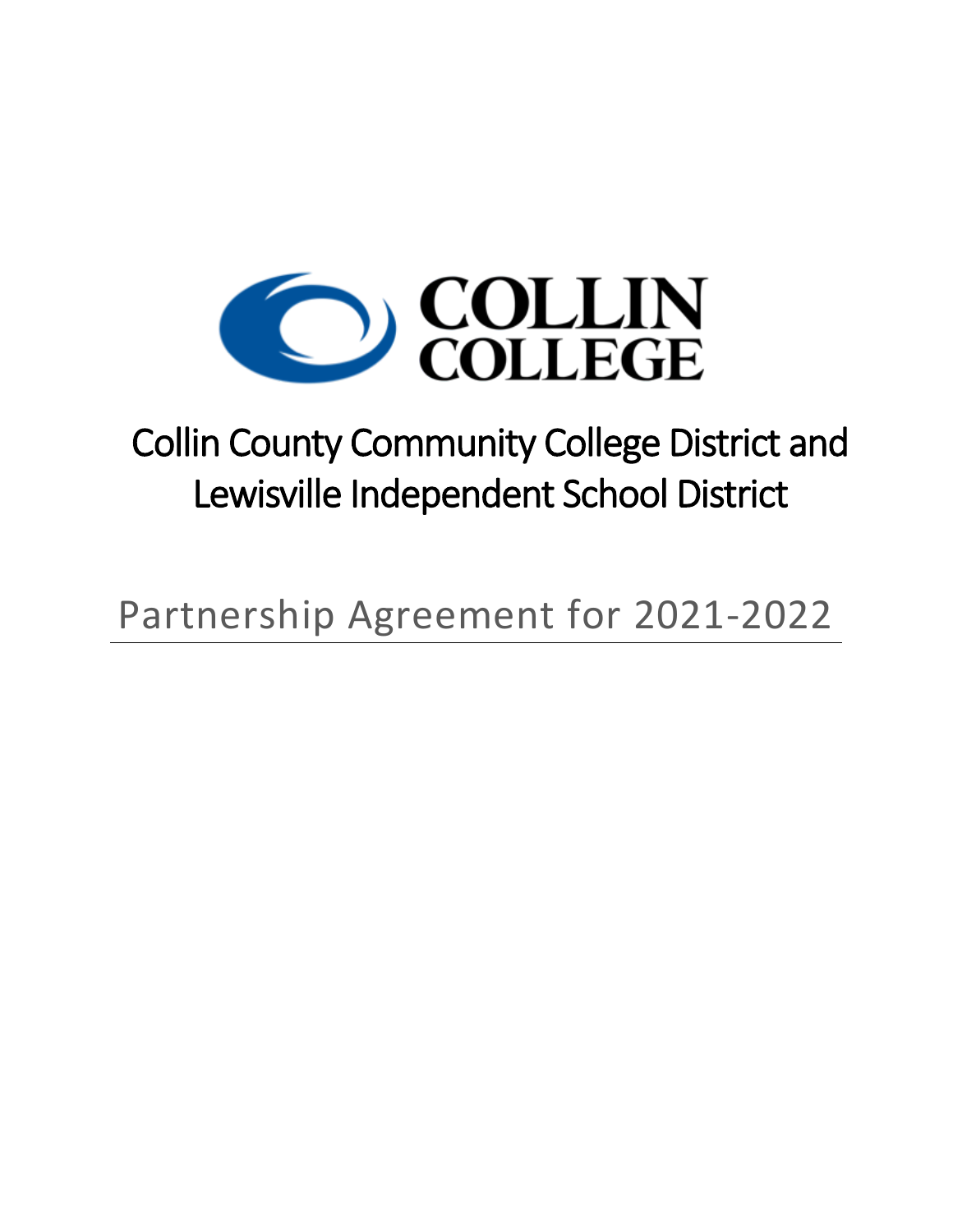## Table of Contents

| Appendix B: | Courses approved for Lewisville ISD/Collin College Dual Credit for the 2021-2022  |
|-------------|-----------------------------------------------------------------------------------|
| Appendix C: | Crosswalk approved for Lewisville/Collin College Dual Credit for the 2021-2022    |
| Appendix D: | Programs approved for Lewisville ISD/Collin College Dual Credit for the 2021-2022 |
| Appendix E: |                                                                                   |
| Appendix F: |                                                                                   |
|             |                                                                                   |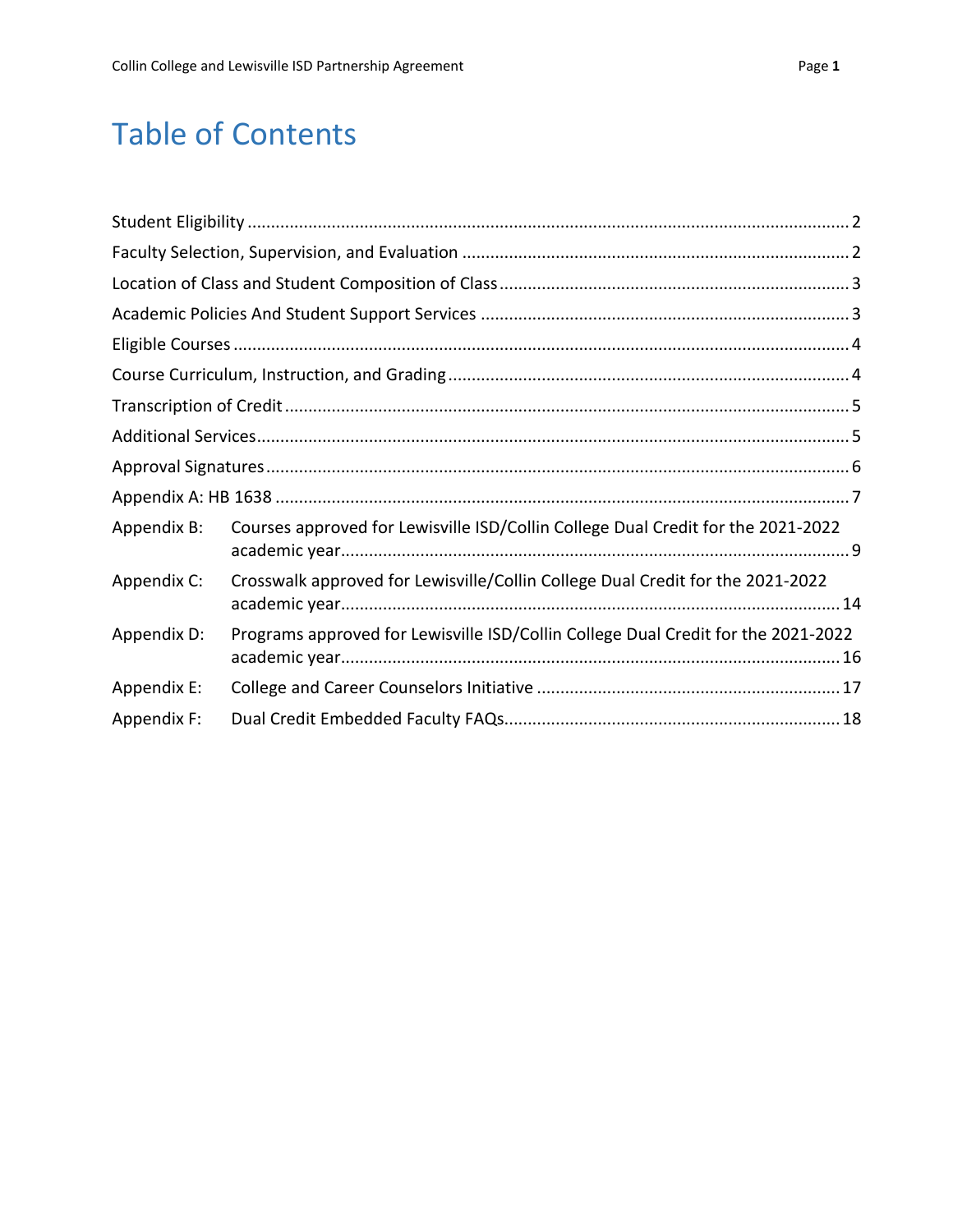### Collin County Community College District and Lewisville Independent School District

Partnership Agreement for 2021-2022



Collin County Community College District (Collin College or the "College") and the Lewisville Independent School District (Lewisville ISD) hereby enter into the following Partnership Agreement to provide opportunities for high school students to concurrently enroll in college courses and programs. This Agreement is written in accordance with Title 19, Part 1, Chapter 9, Subchapter H of the Texas Administration Code pertaining to partnerships between secondary schools and public two-year colleges.

Collin County Community College District and Lewisville Independent School District agree to enter into a partnership to award dual course credit. Concurrent enrollment allows students to be enrolled in high school and college at the same time. Dual credit courses are available to concurrently enrolled students and award both high school and college credit for the same class. Unless noted, this Agreement applies to concurrent enrollment for dual credit only.

#### **STUDENT ELIGIBILITY**

Prior to enrolling in college classes, students must satisfy Texas Success Initiative (TSI) requirements. The TSI assessment is a test in reading, writing, and mathematics that is required of all students taking collegelevel courses at a public college in Texas. Students must also satisfy all college local assessment requirements.

High school students may be exempt from state-mandated testing if they meet the qualifying standards listed in the current Collin College Catalog. Exemptions may be extended for the SAT or ACT. Dual credit students may be able to use temporary waivers (TSI waived for one year) with appropriate scores in PSAT, Aspire, STAAR English II or Algebra I.

Students may also be exempt if they are enrolling in workforce education courses contained in a Level I certificate or a program leading to a credential of less than a Level I certificate.

Students must have permission from Lewisville ISD to enroll. The College must be notified if students are receiving dual credit or if students are early admissions only.

Official high school transcripts are not required to participate in the Collin College Dual Credit Program. However, one may be required to demonstrate college readiness and to confirm academic information such as test scores, grade classification, vaccination, and other pertinent information.

#### **FACULTY SELECTION, SUPERVISION, AND EVALUATION**

All "faculty' (Collin College professors and Lewisville ISD employees) teaching dual credit courses covered under this Agreement will meet the minimum requirements to teach as specified by the Southern Association of College and Schools Commission on Colleges (SACSCOC). Further, all faculty covered under this Agreement who will have direct contact with students on Lewisville ISD property or at another location where students are regularly present will be required to meet the Texas Education Code (TEC) requirements regarding fingerprinting and background check requirements. Lewisville ISD will provide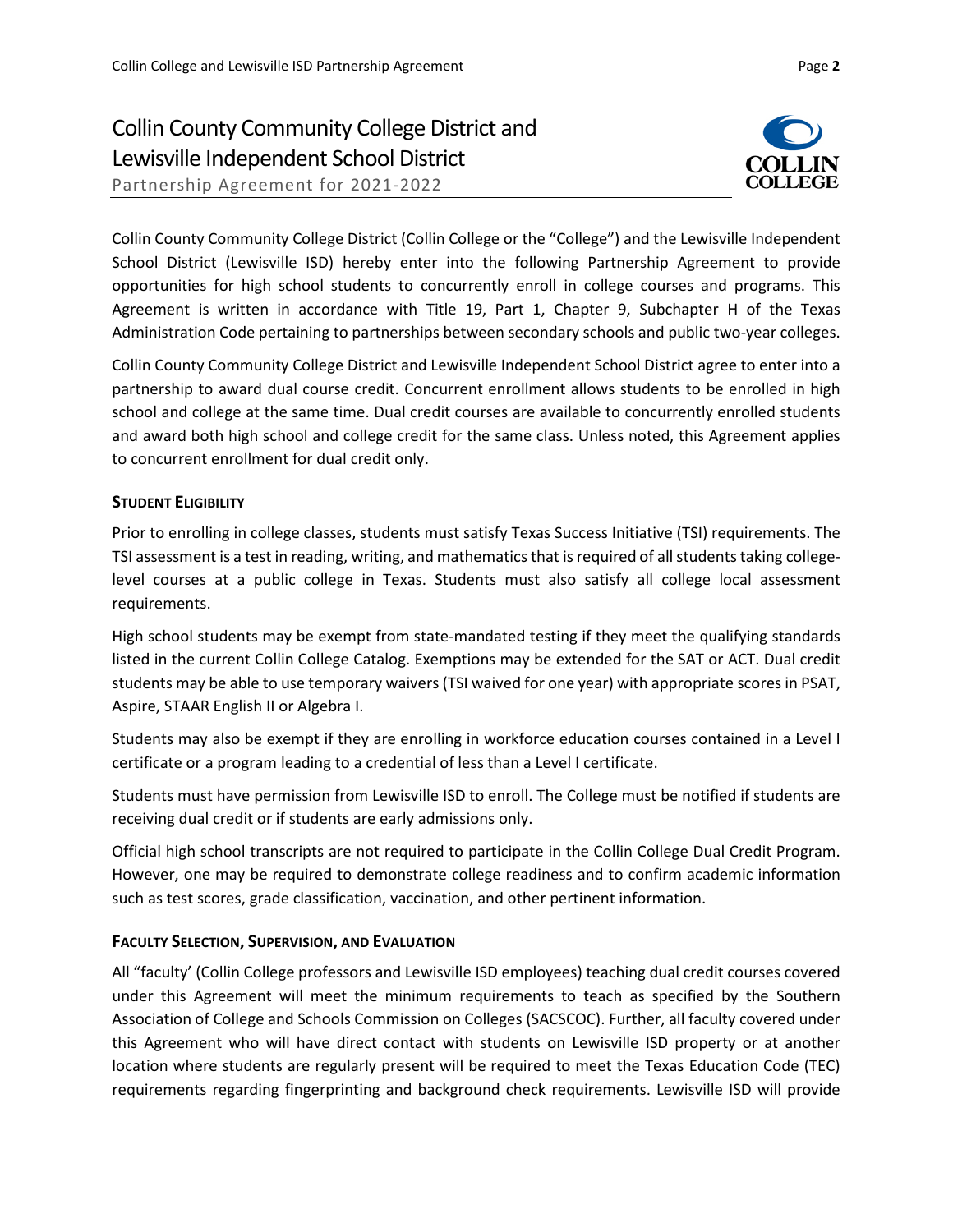faculty fingerprinting appointments and cover all fees costs associated with the national criminal history check that are not covered as reimbursable expenses faculty receive from Collin College.

Collin College shall select, supervise, and evaluate instructors for courses which result in the award of dual credit. Faculty teaching dual credit courses will be required to meet the same standards, reviews, and approval procedures used by the college to select all college faculty. Official transcripts of all faculty must be kept on file at the college.

"Embedded faculty" are full-time high school teachers granted status as associate faculty by Collin College who will teach College courses during regular high school hours. During the college course time at the high school, embedded faculty are under the guidance of Collin College and must follow the guidelines and procedures of the College such as but not limited to, curriculum, FERPA, syllabus, college schedule, etc.

Faculty employed with Lewisville ISD who teach a dual credit course under this Agreement outside of their regular duty hours with Lewisville ISD are considered employees of Collin College for the purposes of the dual credit course. As employees of Collin College, such faculty will be paid for services rendered under this Agreement in accordance with Collin College's faculty compensation plan.

Faculty employed with Lewisville ISD who teach a dual credit course under this Agreement as part of their regular duty hours with Lewisville ISD will not receive additional compensation from Collin College. All Dual Credit faculty qualifications outlined in this agreement still apply. Collin College will pay Lewisville ISD the equivalent of the current associate faculty rate of pay and dual credit stipend for the course as consideration for the faculty member teaching the dual credit course.

Dual Credit Embedded Faculty FAQs are attached as Appendix F.

#### **LOCATION OF CLASS AND STUDENT COMPOSITION OF CLASS**

Dual Credit courses may be taught on one of the College's campuses, at the high school, online, or at an agreed upon location. During Maymester and Wintermester terms, dual/concurrent credit students may enroll in one online course.

Courses will be comprised of dual credit high school students only or of dual credit high school students and college credit students. High school students will not be allowed to concurrently enroll in college courses for high school credit only.

#### **ACADEMIC POLICIES AND STUDENT SUPPORT SERVICES**

Lewisville ISD must provide an atmosphere which promotes a collegiate environment for classes which includes adequate classroom facilities, and ensures no disruptions of college classes for announcements, pep rallies, etc., or removal of students from class to conduct high school related activities. After a term's registration period has started, changes cannot be made to the College's class schedule, unless there are extenuating circumstances.

Dual credit courses will follow the Collin College academic calendar. If Lewisville ISD calendar is different from that of Collin College, Lewisville ISD will ensure that a classroom and facilities are available for the scheduled college class.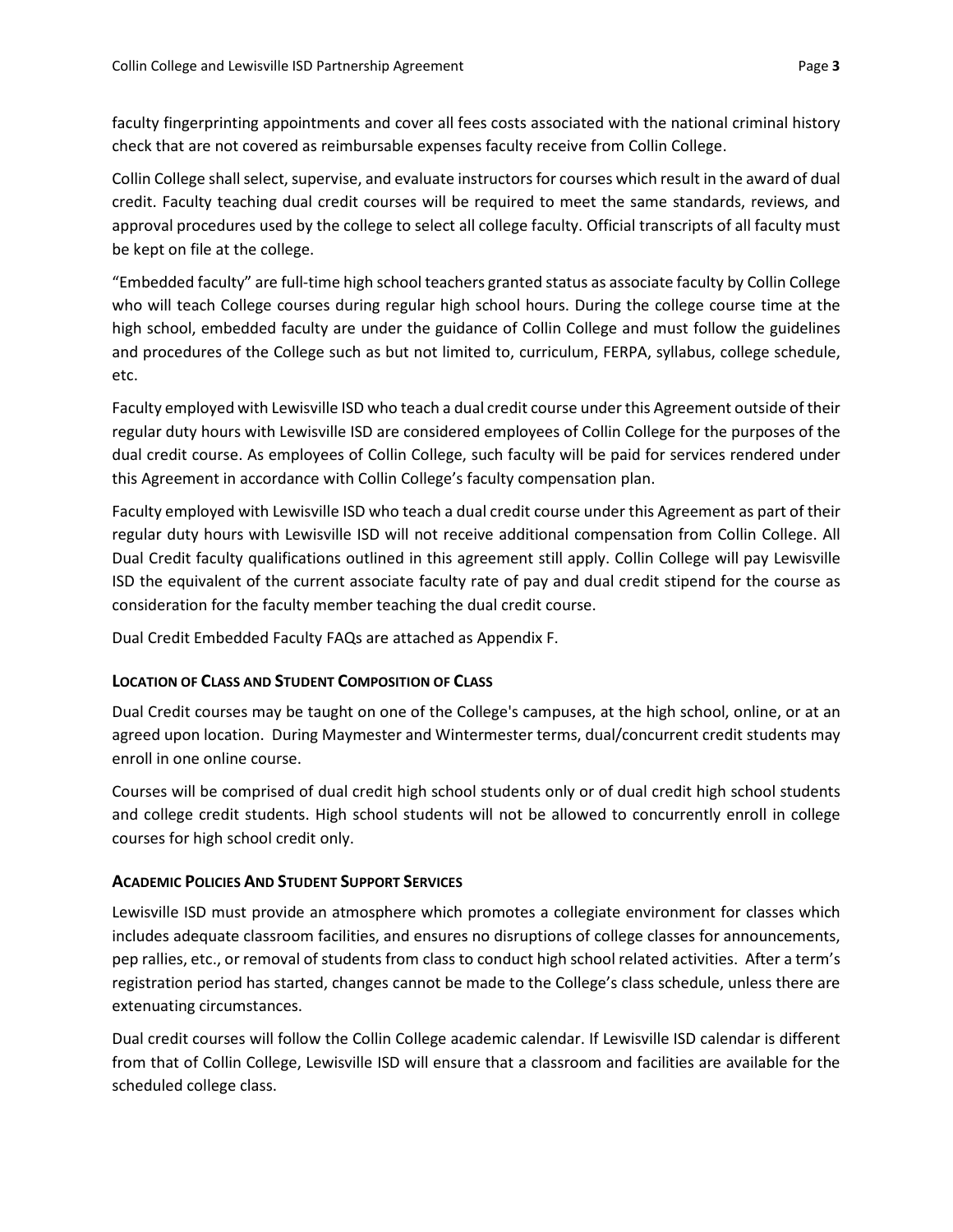High school dual credit and concurrent enrollment students will have access to all college academic and student support services including, but not limited to, libraries, electronic library resources, writing centers, tutorial services, assessment, admissions, and academic advisement. Some services are available only on Collin College's campuses.

Per HB1638, all dual credit students receive academic and/or college readiness advising as referenced in the attached Appendix A. Per SB 1277, Lewisville ISD designates the high school campus counselor as responsible for academic advising to students in the dual credit program.

High school dual credit and concurrent enrollment students agree to abide by all Collin College policies and procedures as outlined in the current Student Handbook.

Students with disabilities who need accommodations must apply for disability services, provide current documentation, and be determined eligible for the accommodations at Collin College. Not all students who qualify for modification for high school classes will be eligible for accommodations in college classes.

If determined eligible for academic accommodations at Collin College, students must request accommodations each semester. Dual credit course location will determine who provides the academic accommodation needs determined by Collin College's ACCESS Department. Dual credit course accommodations offered on the high school campus are provided by high school personnel. Dual credit course accommodations offered on a Collin College campus will be provided by Collin College personnel.

#### **ELIGIBLE COURSES**

All courses offered for dual credit will be identified as college-level academic courses in the current edition of the Lower Division Academic Course Guide Manual or as a college level technical course in an Associate of Applied Science (AAS) degree or certificate program. Collin College does not offer physical education activity courses for dual credit.

Courses listed in the attached Appendix B have been approved for the 2021-2022 academic year. A course equivalency crosswalk that identifies the number of credits that may be earned for each course completed through the dual credit program in the attached Appendix C has been approved for the 2021-2022 academic year. Programs listed in the attached Appendix D have been approved for the 2021-2022 academic year.

Additional courses may be added with approval from Lewisville ISD and Collin College. An addendum will be created if three or more additional courses are requested by Lewisville ISD.

#### **COURSE CURRICULUM, INSTRUCTION, AND GRADING**

The College will ensure that a dual credit course and the corresponding course offered at the main campus of the College are equivalent with respect to the curriculum, materials, instruction, and method/rigor of student evaluation. These standards will be upheld regardless of the student composition of the class.

Students will be expected to meet all requirements of the dual credit and concurrent enrollment class and will receive letter grades on their Collin College transcript. College faculty will provide numeric grades at the end of the semester to be weighted or factored into the student's high school grade point average as determined by Lewisville ISD. Mid-term grades will be provided upon request. Faculty members teaching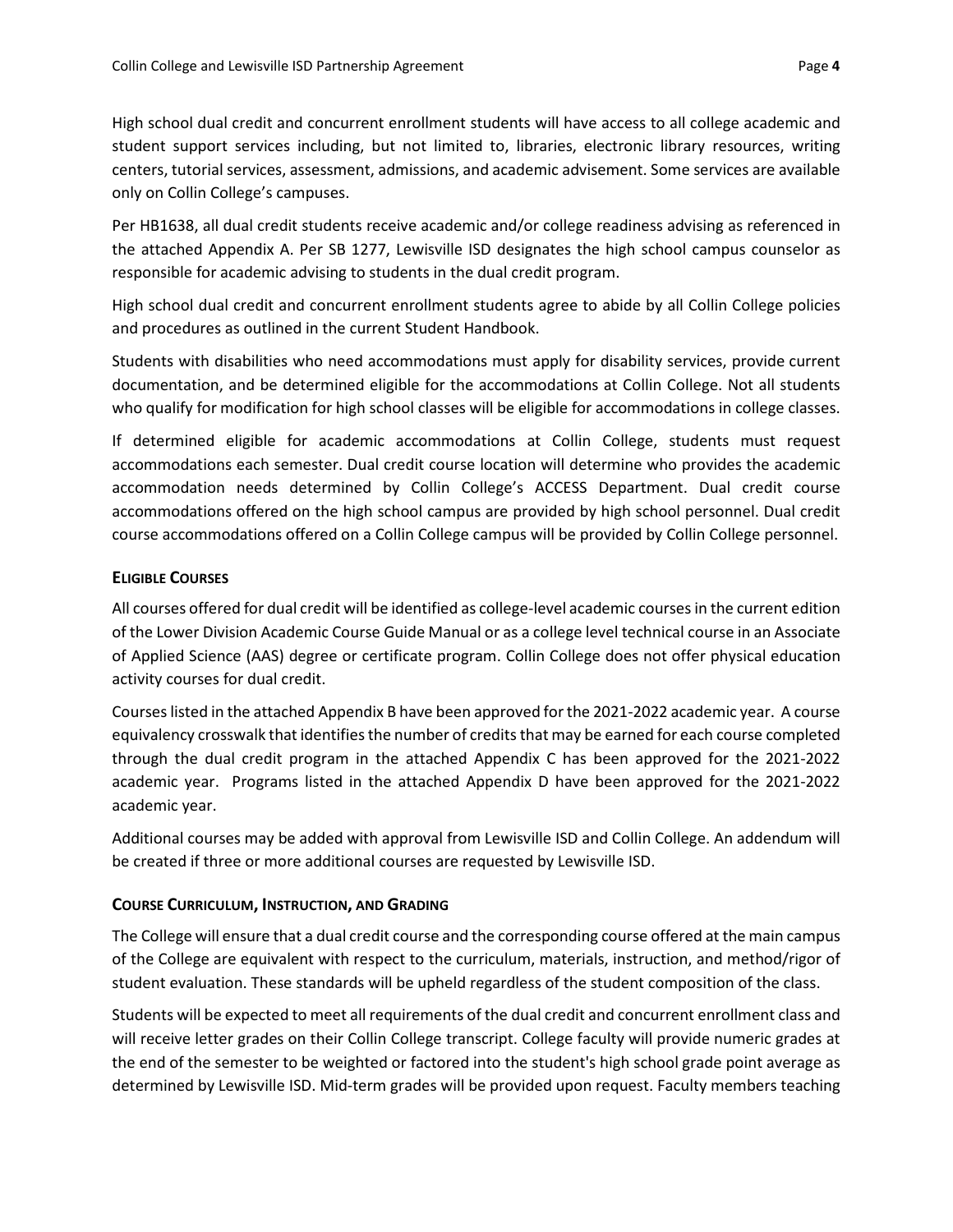dual credit courses will alert both the College liaison and the designated high school counselor of any students having academic difficulty.

Faculty are conscious of FERPA guidelines when communicating with students about grades. Grade information is not provided over the phone or via non-college e-mail. Currently grades of A, B, C, D, F, and I are awarded by faculty to each student on their college transcript. Grades of "I" are only temporary and must be resolved by the end of the next long semester. Numeric grades are also provided to Lewisville ISD. If a student withdraws from a course, a "W" will appear on the student's college transcript.

The Grade Appeals Process is available online: http://www.collin.edu/studentresources/support /gradeappeal.html.

Faculty will attend faculty meetings and other special meetings called by the division office as needed.

#### **TRANSCRIPTION OF CREDIT**

High school and college credit will be added to the students' transcripts immediately by Lewisville ISD and Collin College upon the student's completion of the dual credit course.

#### **FUNDING**

State funding for dual credit courses will be available to both Lewisville Independent School District and Collin County Community College District based upon the current agreement between the Commissioner of Education and Commissioner of Higher Education.

Tuition and fees will be collected from high school students unless evidence is presented documenting the high school student's eligibility for the reduced or free lunch program in Lewisville ISD.

Lewisville ISD participates in third party billing for students in The Colony Collegiate Academy and agrees to abide by the policies set forth by the Bursar's office. Lewisville ISD is responsible for purchasing student textbooks. Lewisville ISD students not participating in The Colony Collegiate Academy are responsible for purchasing their own textbooks and other required course materials.

#### **TERMINATION**

It is agreed that either party may terminate this Agreement effective thirty (30) days after the receipt of written notification.

#### **ADDITIONAL SERVICES**

Both parties agree to add the College and Career Counselors Initiative as described in Appendix E.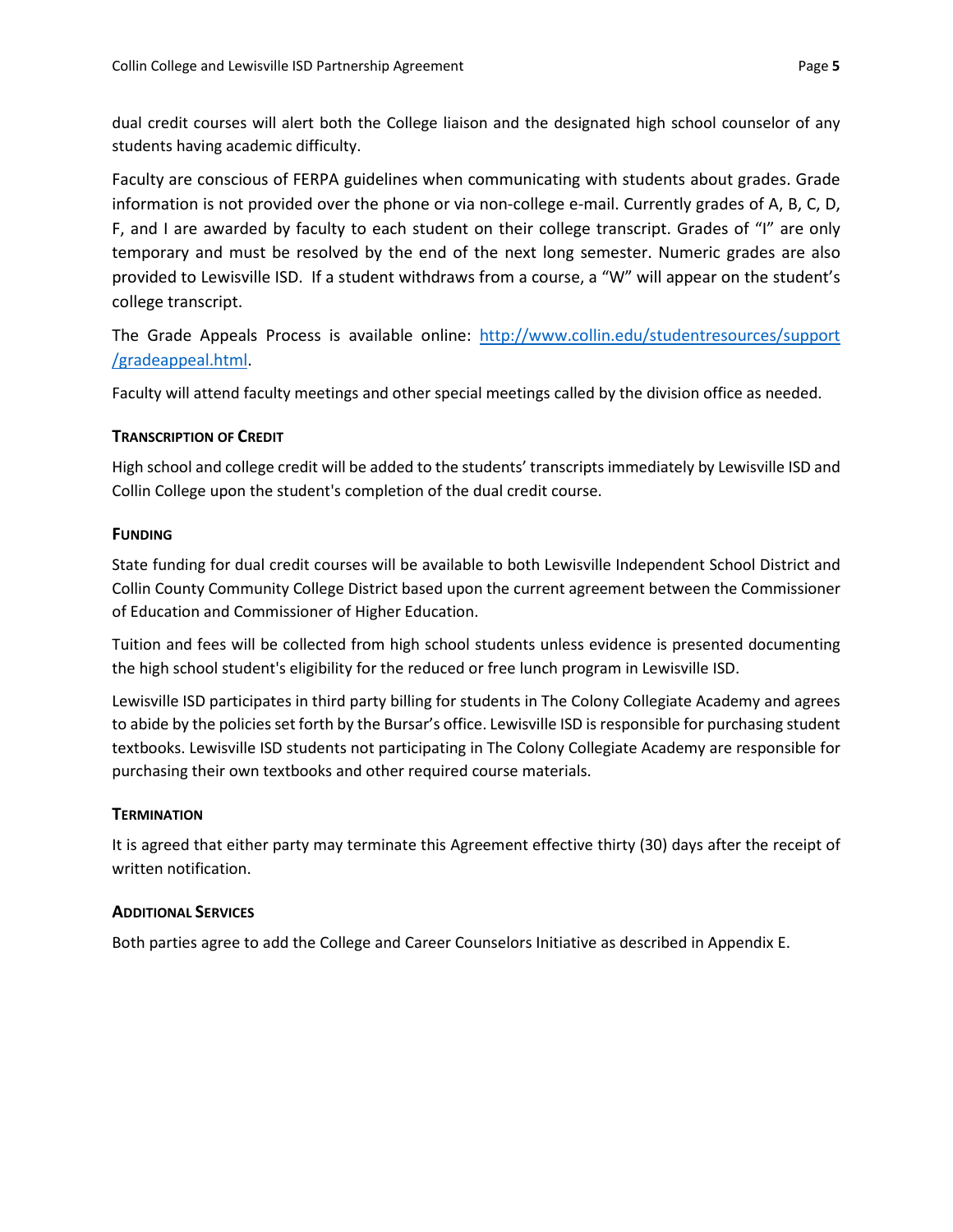#### **APPROVAL SIGNATURES**

\_\_\_\_\_\_\_\_\_\_\_\_\_\_\_\_\_\_\_\_\_\_\_\_\_\_\_\_\_\_\_\_\_\_\_\_\_\_\_\_\_\_\_\_\_\_\_\_\_\_\_\_\_\_\_\_\_\_\_\_\_\_\_\_\_\_\_\_\_\_\_\_\_\_\_\_\_\_\_\_\_\_\_ Kevin Rogers (Sep 14, 2021 15:49 CDT) [Kevin Rogers](https://collin.na1.documents.adobe.com/verifier?tx=CBJCHBCAABAAY05Us2D5pNEWRTqHu4GxqkrEBGu78rAS)

Dr. Kevin Rogers, Superintendent Date Date Date Lewisville Independent School District

\_\_\_\_\_\_\_\_\_\_\_\_\_\_\_\_\_\_\_\_\_\_\_\_\_\_\_\_\_\_\_\_\_\_\_\_\_\_\_\_\_\_\_\_\_\_\_\_\_\_\_\_\_\_\_\_\_\_\_\_\_\_\_\_\_\_\_\_\_\_\_\_\_\_\_\_\_\_\_\_\_\_\_ Neil Matkin (Sep 10, 2021 16:01 CDT)

Dr. H. Neil Matkin, District President Date Date Date Date Collin County Community College District

Sep 14, 2021

Sep 10, 2021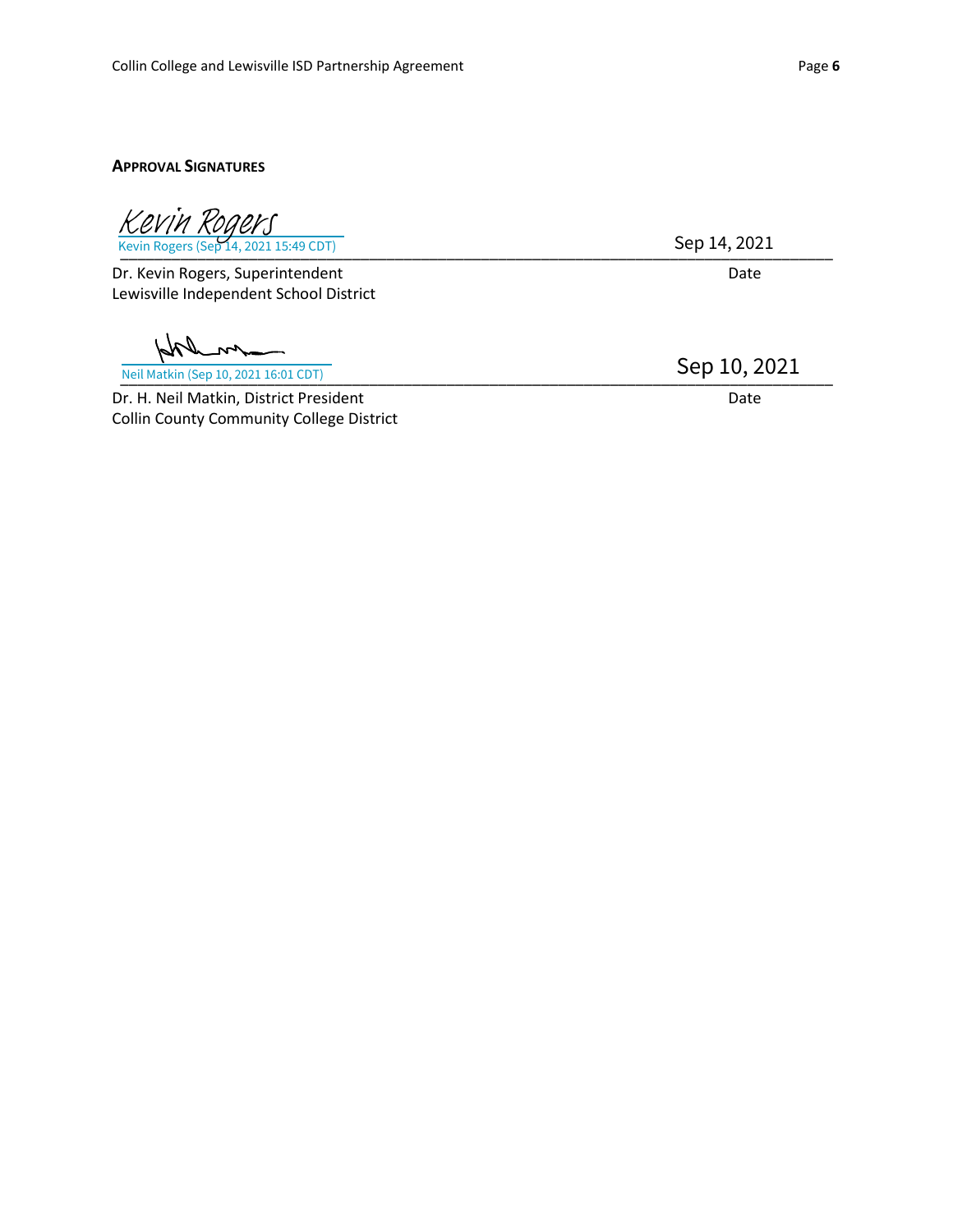#### **APPENDIX A: HB 1638**

HB 1638 (85th Legislature, Regular Session), as codified in Texas Education Code, Section 28.009 (b-1) and (b-2), requires the THECB and the TEA to collaboratively develop statewide goals for dual credit programs in Texas. These goals provide guidance to institutions of higher education and independent school districts on components that must be in place to ensure quality dual credit programs are provided to Texas high school students. These statewide goals address enrollment in and acceleration through postsecondary education, performance in college-level coursework, and strong academic advising.

**Goal 1:** *ISDs and IHEs will implement purposeful and collaborative outreach efforts to inform all students and parents of the benefits and costs of dual credit, including enrollment and fee policies.*

Collin's dual credit website is regularly updated with enrollment guidelines, policies, and program details. This includes ISD registration and payment deadlines, information session schedules, FAQs, forms and links to student resources.

Collin provides dual credit information sessions each spring at all partnering high schools to potential students, parents and school counselors before students enroll into dual credit classes for fall.

On an annual basis, Collin provides two dual credit update sessions to all HS counselors. These include updates on dual credit procedures, testing, ACCESS, as well as shared best practices from school districts. Collin offers a yearly All-Star Counselor Conference for all local high school counselors. This event is hosted by Collin's president to honor and reward high school counselors. Breakout sessions with relevant topics are provided and keynote speakers address current issues.

Collin also uses marketing materials to help inform students and parents regarding the benefits of dual credit. The Mobile Go Center is utilized as well. The Mobile Go Center is a 42-foot air-conditioned trailer equipped with laptop computers, televisions, a printer, and internet connectivity. It is used for dual credit admissions and registration events as well as promotional events. Collin also has embedded College & Career Counselors at partnering high schools. The College & Career Counselors are part of a new initiative to support local school districts college and career readiness goals. They provide dual credit academic advising, orientations, workshops, and other related services as requested.

#### **Goal 2:** *Dual credit programs will assist high school students in the successful transition to and acceleration through postsecondary education.*

Collin College has embedded College & Career Counselors at partnering high schools. The College and Career Counselors are part of a new initiative to support local school districts college and career readiness goals. They provide dual credit academic advising, orientations, workshops, and other related services as requested.

**Goal 3:** *All dual credit students will receive academic and college readiness advising with access to student support services to bridge them successfully into college course completion.*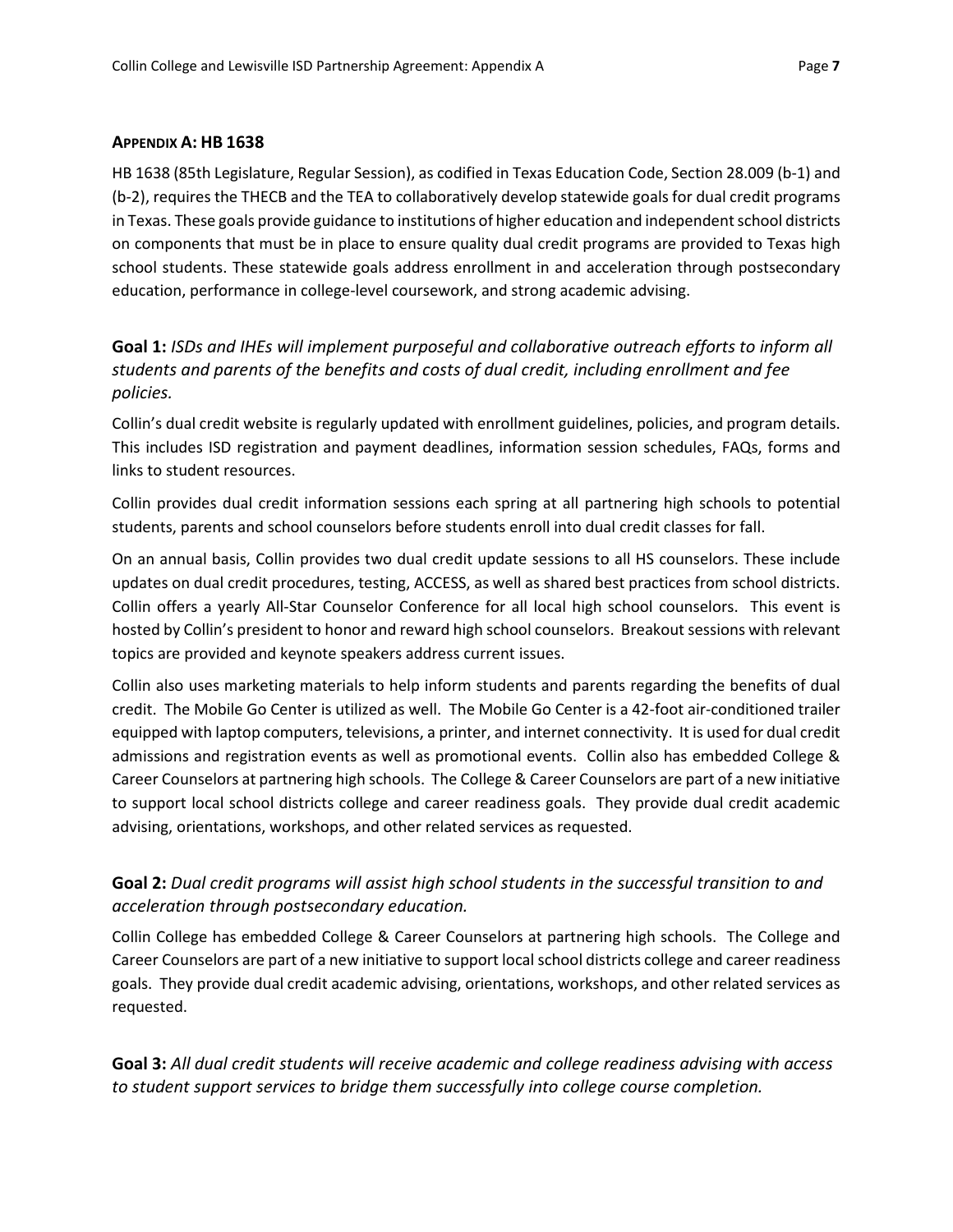All dual credit students receive academic and/or college readiness advising provided by Special Admissions Coordinators and College & Career Counselors. High school dual credit students have access to all college academic and student support services including, but not limited to, libraries, electronic library resources, writing centers, tutorial services, academic accommodations, assessment, admissions, and academic advisement. Per House Bill 5, Collin College also partners with local ISDs to develop and provide courses in college preparatory mathematics and English language arts to prepare students for success in entry-level college courses without the need for remedial or developmental coursework.

#### **Goal 4:** *Dual credit students' performance will meet or exceed the level of quality and rigor on subsequent courses.*

Collin College ensures that a dual credit course and the corresponding course offered at the main campus of the college are equivalent with respect to the curriculum, materials, instruction, and method/rigor of student evaluation. These standards are upheld regardless of the student composition of the class.

Instructors teaching dual credit courses are required to meet the same standards, reviews, and approval procedures used by the college to select all college faculty. Faculty attend professional development opportunities provided by Collin College throughout the year.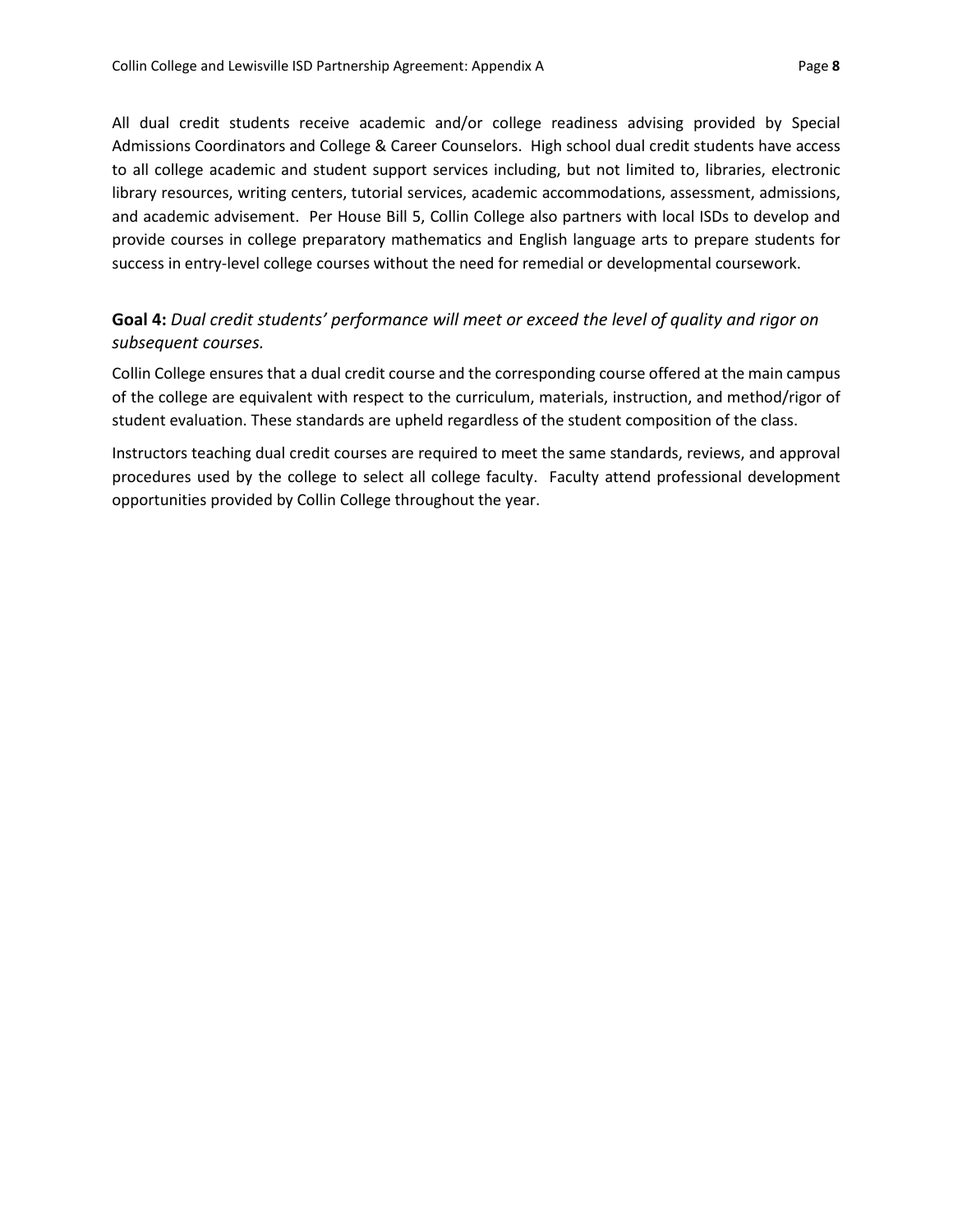#### **APPENDIX B: COURSES APPROVED FOR LEWISVILLE ISD/COLLIN COLLEGE DUAL CREDIT FOR THE 2021-2022 ACADEMIC YEAR.**

#### **ARTS 1301 Art Appreciation**

A general introduction to the visual arts designed to create an appreciation of the vocabulary, media, techniques, and purposes of the creative process. Students will critically interpret and evaluate works of art within formal, cultural, and historical context. Prerequisite: Meet TSI standard for INRW 0315; or equivalent. 3 credit hours.

#### **BIOL 1406 Biology for Science Majors I**

Lecture: Fundamental principles of living organisms will be studied, including physical and chemical properties of life, organization, function, evolutionary adaptation, and classification. Concepts of cytology, reproduction, genetics, and scientific reasoning are included. Lab: Laboratory activities will reinforce the fundamental principles of living organisms, including physical and chemical properties of life, organization, function, evolutionary adaptation, and classification. Study and examination of the concepts of cytology, reproduction, genetics, and scientific reasoning are included. Lab required. Prerequisite: Meet TSI standard for MATH 0310, and TSI college-readiness standard for Reading and Writing; or equivalent. 4 credit hours.

#### **BIOL 1407 Biology for Science Majors II**

Lecture: The diversity and classification of life will be studied, including animals, plants, protists, fungi, and prokaryotes. Special emphasis will be given to anatomy, physiology, ecology, and evolution of plants and animals. Lab: Laboratory activities will reinforce study of the diversity and classifications of life, including animals, plants, protists, fungi, and prokaryotes. Special emphasis will be given to anatomy, physiology, ecology, and evolution of plants and animals. Lab required. Prerequisite: BIOL 1406. 4 credit hours. (A) Note: This course includes dissection in lab.

#### **BIOL 1408 Biology for Non-Science Majors I**

Lecture: Provides a survey of biological principles with an emphasis on humans, including chemistry of life, cells, structure, function, and reproduction. Lab: Laboratory activities will reinforce a survey of biological principles with an emphasis on humans, including chemistry of life, cells, structure, function, and reproduction. Lab required. 4 credit hours.

#### **BIOL 1409 Biology for Non-Science Majors II**

Lecture: This course will provide a survey of biological principles with an emphasis on humans, including evolution, ecology, plant and animal diversity, and physiology. Lab: Laboratory activities will reinforce a survey of biological principles with an emphasis on humans, including evolution, ecology, plant and animal diversity, and physiology. Lab required. Prerequisite: BIOL 1408. 4 credit hours.

#### **BUSI 1301 Business Principles**

This course provides a survey of economic systems, forms of business ownership, and considerations for running a business. Students will learn various aspects of business, management, and leadership functions; organizational considerations; and decision-making processes. Financial topics are introduced, including accounting, money and banking, and securities markets. Also included are discussions of business challenges in the legal and regulatory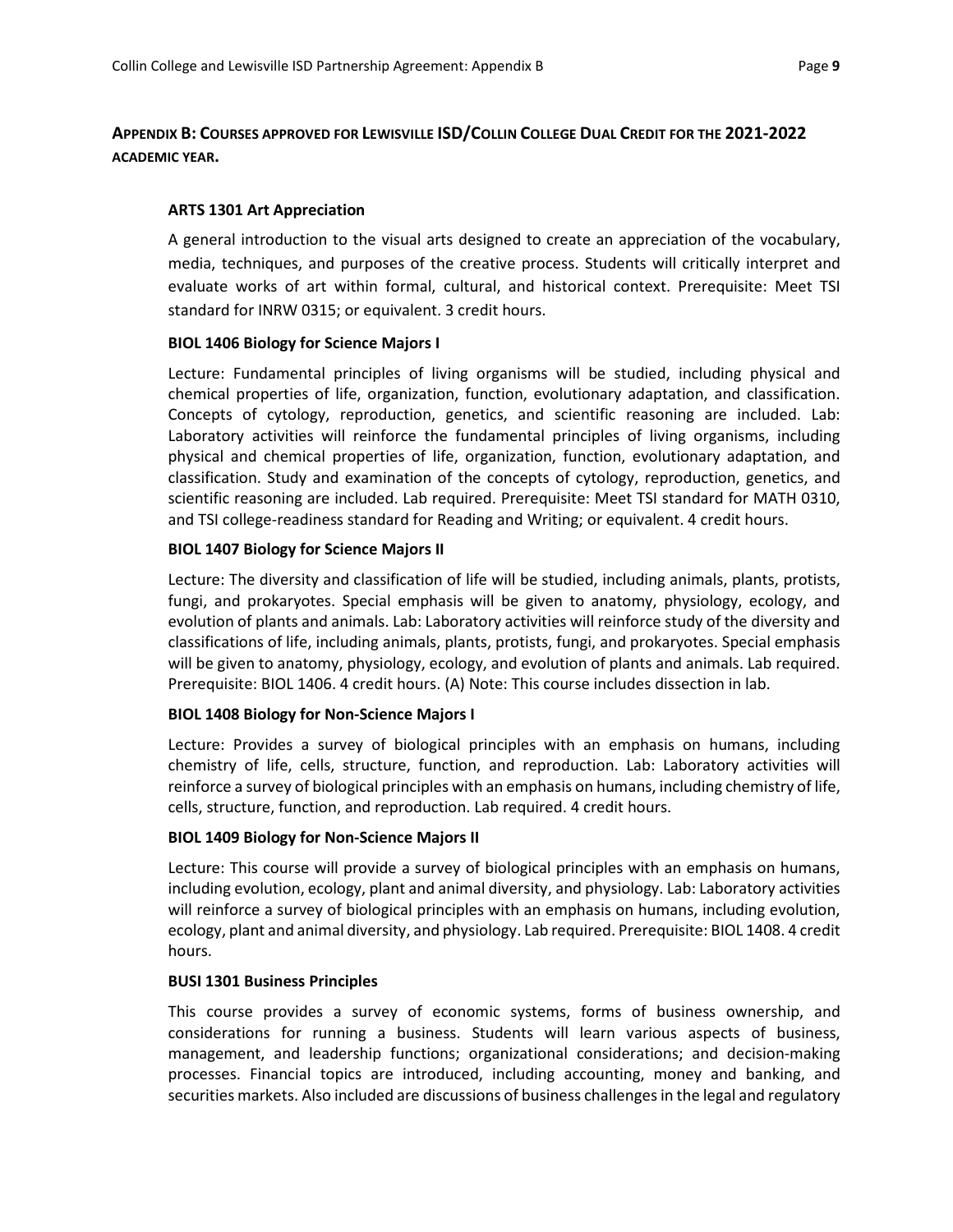environment, business ethics, social responsibility, and international business. Emphasized is the dynamic role of business in everyday life. 3 credit hours.

#### **ECON 2301 Principles of Macroeconomics**

An analysis of the economy as a whole including measurement and determination of Aggregate Demand and Aggregate Supply, national income, inflation, and unemployment. Other topics include international trade, economic growth, business cycles, and fiscal policy and monetary policy. Prerequisite: Meet TSI college-readiness standard for Reading and Writing; or equivalent. 3 credit hours.

#### **EDUC 1300 Learning Framework**

A study of the: 1) research and theory in the psychology of learning, cognition, and motivation; 2) factors that impact learning, and 3) application of learning strategies. Theoretical models of strategic learning, cognition, and motivation serve as the conceptual basis for the introduction of college-level student academic strategies. Students use assessment instruments (e.g., learning inventories) to help them identify their own strengths and weaknesses as strategic learners. Students are ultimately expected to integrate and apply the learning skills discussed across their own academic programs and become effective and efficient learners. Students developing these skills should be able to continually draw from the theoretical models they have learned. 3 credit hours. (A) Note: Students may only take one of the following: EDUC 1200, EDUC 1300, PSYC 1100 or PSYC 1300.

#### **ENGL 1301 Composition I**

Intensive study of and practice in writing processes, from invention and researching to drafting, revising, and editing, both individually and collaboratively. Emphasis on effective rhetorical choices, including audience, purpose, arrangement, and style. Focus on writing the academic essay as a vehicle for learning, communicating, and critical analysis. Lab required. Prerequisite: Meet TSI college-readiness standard for Reading and Writing; or equivalent. 3 credit hours.

#### **ENGL 1302 Composition II**

Intensive study of and practice in the strategies and techniques for developing research-based expository and persuasive texts. Emphasis on effective and ethical rhetorical inquiry, including primary and secondary research methods; critical reading of verbal, visual, and multimedia texts; systematic evaluation, synthesis, and documentation of information sources; and critical thinking about evidence and conclusions. Lab required. Prerequisite: ENGL 1301. 3 credit hours.

#### **ENGL 2327 American Literature I**

A survey of American literature from the period of exploration and settlement through the Civil War. Students will study works of prose, poetry, drama, and fiction in relation to their historical and cultural contexts. Texts will be selected from among a diverse group of authors for what they reflect and reveal about the evolving American experience and character. Prerequisite: ENGL 1302 or ENGL 2311. 3 credit hours.

#### **GOVT 2305 Federal Government**

Origin and development of the U.S. Constitution, structure and powers of the national government including the legislative, executive, and judicial branches, federalism, political participation, the national election process, public policy, civil liberties and civil rights.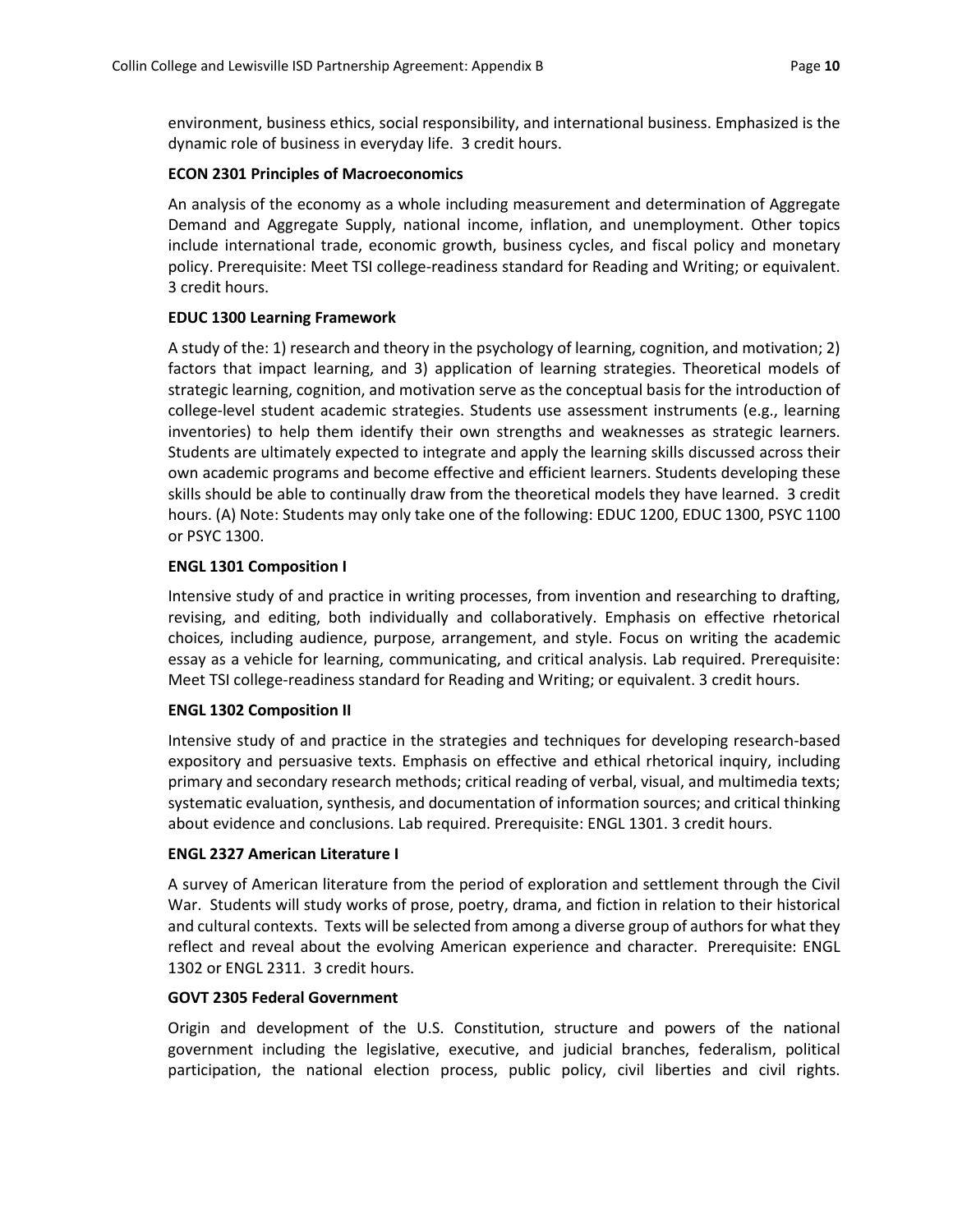Prerequisite: Meet TSI college-readiness standard for Reading and Writing; or equivalent. 3 credit hours.

#### **GOVT 2306 Texas Government**

Origin and development of the Texas Constitution, structure and powers of the state and local government, federalism and inter-governmental relations, political participation, the election process, public policy and the political culture of Texas. Prerequisite: Meet TSI college-readiness standard for Reading and Writing; or equivalent. 3 credit hours.

#### **HIST 1301 U.S. History I**

A survey of the social, political, economic, cultural, and intellectual history of the United States from the pre-Columbian era to the Civil War/Reconstruction period. United States History I includes the study of pre-Columbian, colonial, revolutionary, early national, slavery and sectionalism, and the Civil War/Reconstruction eras. Themes that may be addressed in United States History I include: American settlement and diversity, American culture, religion, civil and human rights, technological change, economic change, immigration and migration, and creation of the federal government. Prerequisite: Meet TSI college-readiness standard for Reading and Writing; or equivalent. 3 credit hours.

#### **HIST 1302 U.S. History II**

A survey of the social, political, economic, cultural, and intellectual history of the United States from the pre-Columbian era to the Civil War/Reconstruction period to the present. United States History II examines industrialization, immigration, world wars, the Great Depression, Cold War, and post-Cold War eras. Themes that may be addressed in United States History II include: American culture, religion, civil and human rights, technological change, economic change, immigration and migration, urbanization and suburbanization, the expansion of the federal government, and the study of U.S. foreign policy. Prerequisite: Meet TSI college-readiness standard for Reading and Writing: or equivalent. 3 credit hours.

#### **HIST 2321 World Civilizations I**

A survey of the social, political, economic, cultural, religious, and intellectual history of the world from the emergence of human cultures through the 15th century. The course examines major cultural regions of the world in Africa, the Americas, Asia, Europe, and Oceania and their global interactions over time. Themes include the emergence of early societies, the rise of civilizations, the development of political and legal systems, religion and philosophy, economic systems and trans-regional networks of exchange. The course emphasizes the development, interaction and impact of global exchange. Prerequisite: Meet TSI college-readiness standard for Reading and Writing; or equivalent. 3 credit hours.

#### **HIST 2322 World Civilizations II**

A survey of the social, political, economic, cultural, religious, and intellectual history of the world from the 15th century to the present. The course examines major cultural regions of the world in Africa, the Americas, Asia, Europe, and Oceania and their global interactions over time. Themes include maritime exploration and transoceanic empires, nation/state formation and industrialization, imperialism, global conflicts and resolutions, and global economic integration. The course emphasizes the development, interaction and impact of global exchange. Prerequisite: Meet TSI college-readiness standard for Reading and Writing; or equivalent. 3 credit hours.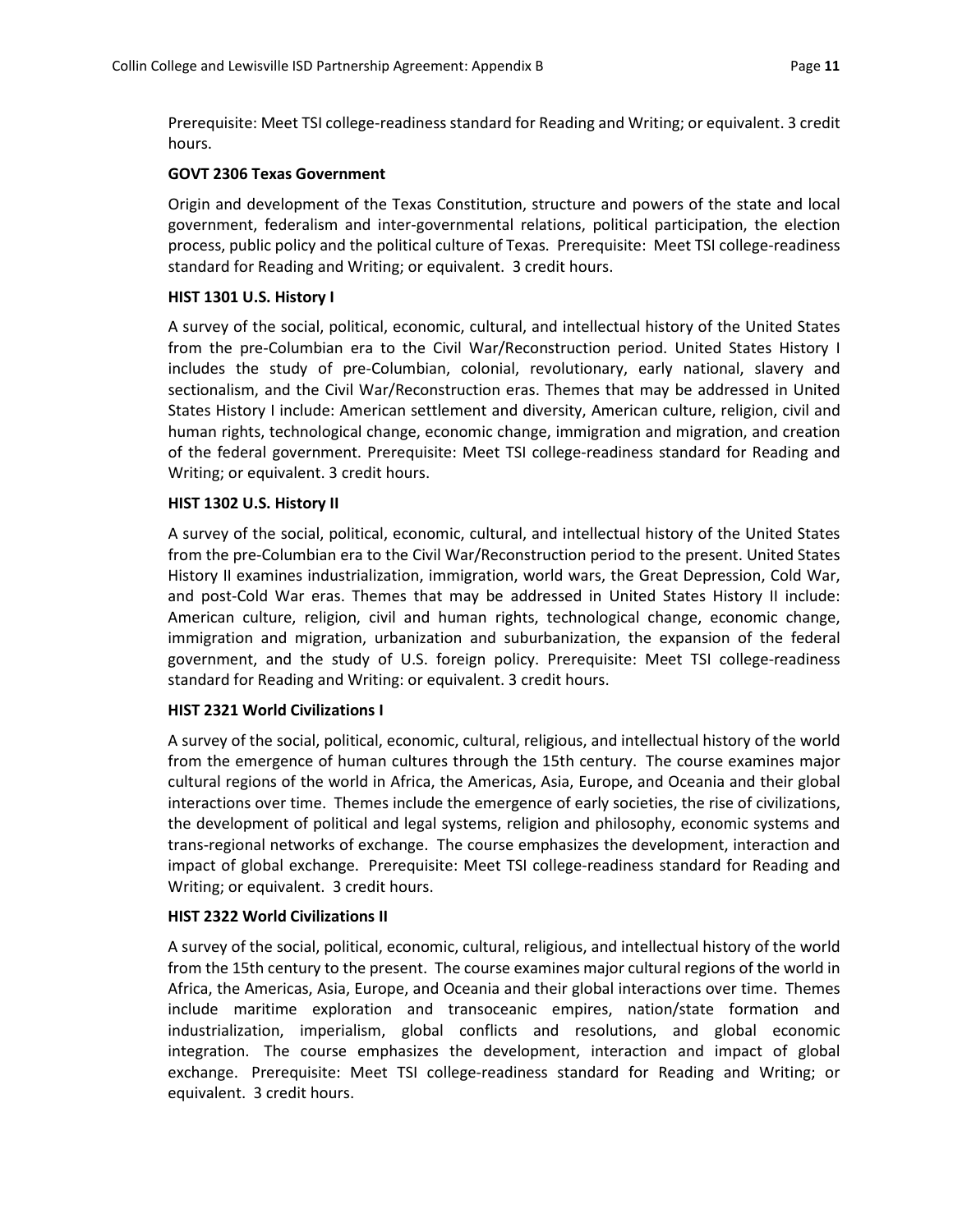#### **HUMA 1301 Introduction to Humanities I**

This stand-alone course is an interdisciplinary survey of cultures focusing on the philosophical and aesthetic factors in human values with an emphasis on the historical development of the individual and society and the need to create. Additionally, this course provides a broad overview of cultural traditions and the variety of aesthetic and intellectual works through which they express their values and aspirations. Prerequisite: Meet TSI college-readiness standard for Reading and Writing; or equivalent. 3 credit hours.

#### **MATH 1314 College Algebra**

In-depth study and applications of polynomial, rational, radical, exponential and logarithmic functions, and systems of equations using matrices. Additional topics such as sequences, series, probability, and conics may be included. Graphing calculator required. Lab required. Prerequisite: Met TSI college-readiness standard for Mathematics; or equivalent. 3 credit hours.

#### **MATH 1316 Plane Trigonometry**

In-depth study and applications of trigonometry including definitions, identities, inverse functions, solutions of equations, graphing, and solving triangles. Additional topics such as vectors, polar coordinates and parametric equations may be included. Graphing calculator required. Prerequisite: MATH 1314 or MATH 1414; or equivalent. 3 credit hours.

#### **MATH 1324 Mathematics for Business and Social Sciences**

The application of common algebraic functions, including polynomial, exponential, logarithmic, and rational, to problems in business, economics, and the social sciences are addressed. The applications include mathematics of finance, including simple and compound interest and annuities, systems of linear equations, matrices; linear programming, and probability, including expected value. Graphing calculator required. Lab required. Prerequisite: Meet TSI collegereadiness standard for Math; or equivalent. 3 credit hours.

#### **MATH 1325 Calculus for Business and Social Sciences**

This course is the basic study of limits and continuity, differentiation, optimization and graphing and integration of elementary functions, with emphasis on applications in business, economics, and social sciences. This course is not a substitute for MATH 2413, Calculus I. Graphing calculator required. Lab required. Prerequisite: MATH 1314 or MATH 1324, or MATH 1414 or equivalent. 3 credit hours.

#### **MATH 1332 Math for Liberal Arts I**

Topics include logic, sets, graphs and applications of functions, mathematics of finance, probability, and statistics. Other topics may include voting theory, sequences, geometry, graph theory and mathematical systems. This course is NOT intended to prepare students for calculus, business, or engineering courses. Prerequisite: Meet TSI college-readiness standard for Math or equivalent. 3 credit hours.

#### **MATH 1342 Elementary Statistical Methods**

Collection, analysis, presentation and interpretation of data and probability. Analysis includes descriptive statistics, correlation and regression, confidence intervals and hypothesis testing. Use of appropriate technology is recommended. Graphing calculator required. Lab required. Prerequisite: Meet TSI college-readiness standard for Mathematics; or equivalent. 3 credit hours.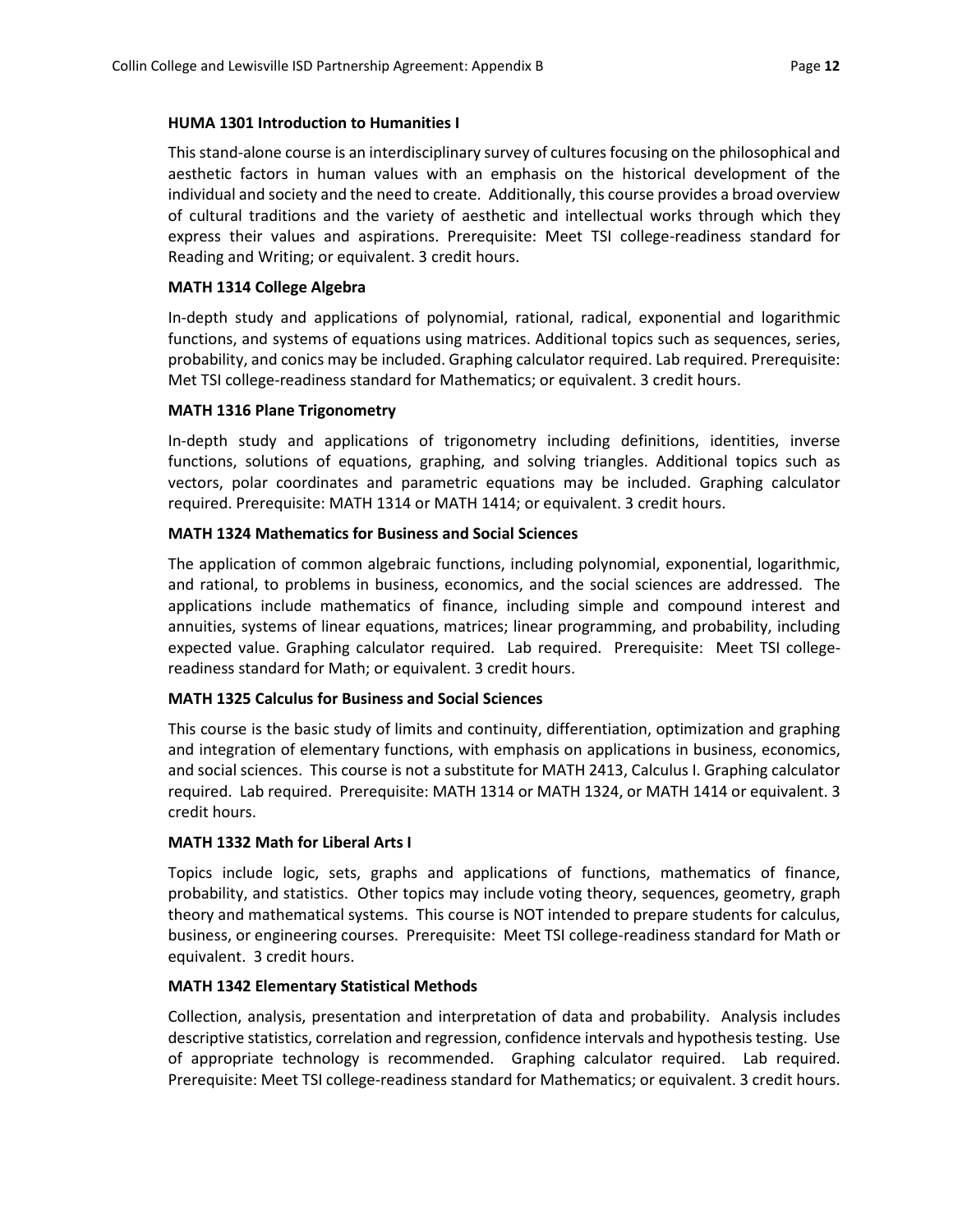#### **MATH 2412 Pre-Calculus**

In-depth combined study of algebra, trigonometry, and other topics for calculus readiness. Graphing calculator required. Lab required. Prerequisite: MATH 1314 or the equivalent preparation. 4 credit hours.

#### **MATH 2413 Calculus I**

Limits and continuity; the Fundamental Theorem of Calculus; definition of the derivative of a function and techniques of differentiation; applications of the derivative to maximizing or minimizing a function; the chain rule, mean value theorem, and rate of change problems; curve sketching; definite and indefinite integration of algebraic, trigonometric and transcendental functions, with an application to calculation of area. Graphing calculator required. Lab included. Prerequisite: MATH 2312 or equivalent. 4 credit hours.

#### **PSYC 2301 General Psychology**

General Psychology is a survey of the major psychological topics, theories and approaches to the scientific study of behavior and mental processes. Prerequisite: Meet TSI college-readiness standard for Reading and Writing; or equivalent. 3 credit hours.

#### **SOCI 1301 Introduction to Sociology**

The scientific study of human society, including ways in which groups, social institutions, and individuals affect each other. Causes of social stability and social change are explored through the application of various theoretical perspectives, key concepts, and related research methods of sociology. Analysis of social issues in their institutional context may include topics such as social stratification, gender, race/ethnicity, and deviance. Prerequisite: Meet TSI college-readiness standard for Reading and Writing; or equivalent. 3 credit hours.

#### **SPCH 1311 Introduction to Speech Communication**

Introduces basic human communication principles and theories embedded in a variety of contexts including interpersonal, small group, and public speaking. Prerequisite: Meet TSI collegereadiness standard for Reading and Writing; or equivalent. 3 credit hours.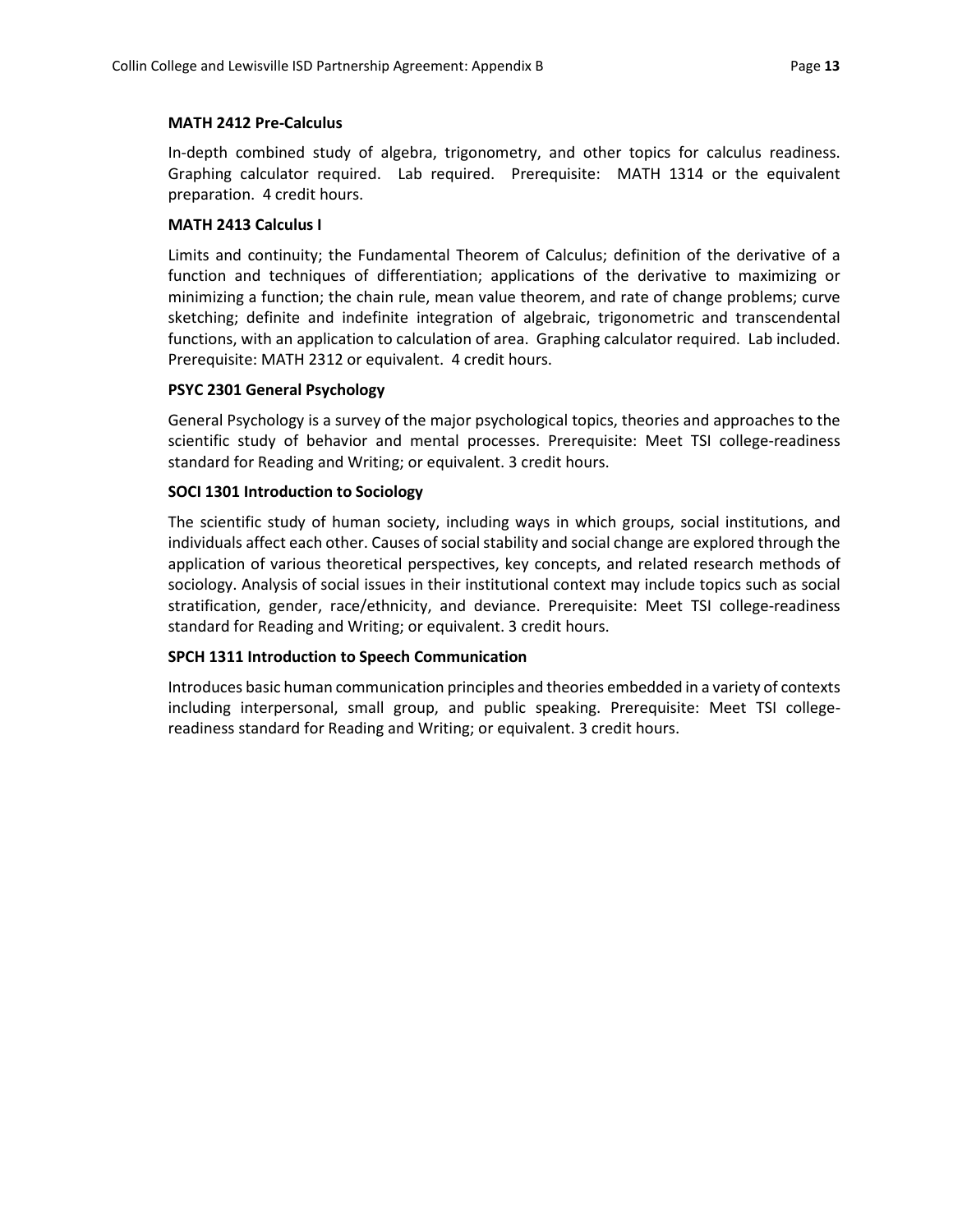| 2021-22 DUAL CREDIT CROSSWALK               |                                    |                                                                        |                                                                      |                         |  |  |  |  |
|---------------------------------------------|------------------------------------|------------------------------------------------------------------------|----------------------------------------------------------------------|-------------------------|--|--|--|--|
| <b>PEIMS Code</b>                           | <b>HS Dual Credit Course Title</b> | <b>Possible HS</b><br><b>Credit</b><br>$0.5 = 1$ sem<br>$1.0 = 1$ year | <b>Collin College Course Title</b>                                   | College<br><b>Hours</b> |  |  |  |  |
| <b>Academic Preparatory for Dual Credit</b> |                                    |                                                                        |                                                                      |                         |  |  |  |  |
| N1290050                                    | <b>COLL TRANS DC</b>               | 0.5                                                                    | Learning Framework (EDUC 1300)                                       | 3                       |  |  |  |  |
| 03380002                                    | PSYCHOLOGY DC                      |                                                                        |                                                                      |                         |  |  |  |  |
| <b>Business for Dual Credit</b>             |                                    |                                                                        |                                                                      |                         |  |  |  |  |
| 13011200                                    | PRN BUS/MKT DC (BUSI 1301)         | 0.5                                                                    | Business Principles (BUSI 1301)                                      | 3                       |  |  |  |  |
| <b>English for Dual Credit</b>              |                                    |                                                                        |                                                                      |                         |  |  |  |  |
|                                             | ENG 3 A/B DC HUM/ ENGLISH 3 A/B DC | $0.5 - 1.0$                                                            | Composition I (ENGL 1301)                                            | 3                       |  |  |  |  |
| 03220300                                    |                                    |                                                                        | Composition II (ENGL 1302)                                           | 3                       |  |  |  |  |
| 03220400                                    | ENGLISH 4 A/B DC                   | $0.5 - 1.0$                                                            | Composition I (ENGL 1301)                                            | $\overline{3}$          |  |  |  |  |
|                                             |                                    |                                                                        | Composition II (ENGL 1302)                                           | 3                       |  |  |  |  |
| 03221800                                    | AE IS EN AM LIT DC (ENGL 2327)     | 0.5                                                                    | American Literature I (ENGL 2327)                                    | 3                       |  |  |  |  |
| <b>Fine Arts for Dual Credit</b>            |                                    |                                                                        |                                                                      |                         |  |  |  |  |
| 03500100                                    | ART APPRECIATION DC                | $\mathbf{1}$                                                           | Art Appreciation (ARTS 1301)                                         | 3                       |  |  |  |  |
| <b>Mathematics for Dual Credit</b>          |                                    |                                                                        |                                                                      |                         |  |  |  |  |
| 03102500                                    | IS MATH COL ALG DC                 | 0.5                                                                    | College Algebra (MATH 1314)                                          | 3                       |  |  |  |  |
| 03101100                                    | PRE CALC B DC                      | 0.5                                                                    | Plane Trigonometry (MATH 1316)                                       | 3                       |  |  |  |  |
|                                             | PRECAL A DC                        |                                                                        | Pre-Calculus Math (MATH 2412)                                        | 4                       |  |  |  |  |
| 03102501                                    | IS MATH BUS & SS DC                | 0.5                                                                    | <b>Mathematics for Business &amp; Social Sciences</b><br>(MATH 1324) | 3                       |  |  |  |  |
|                                             | <b>IS MATH CONTMTH</b>             |                                                                        | Contemporary Mathematics (MATH 1332)                                 | 3                       |  |  |  |  |

#### **APPENDIX C: CROSSWALK APPROVED FOR LEWISVILLE/COLLIN COLLEGE DUAL CREDIT FOR THE 2021-2022 ACADEMIC YEAR.**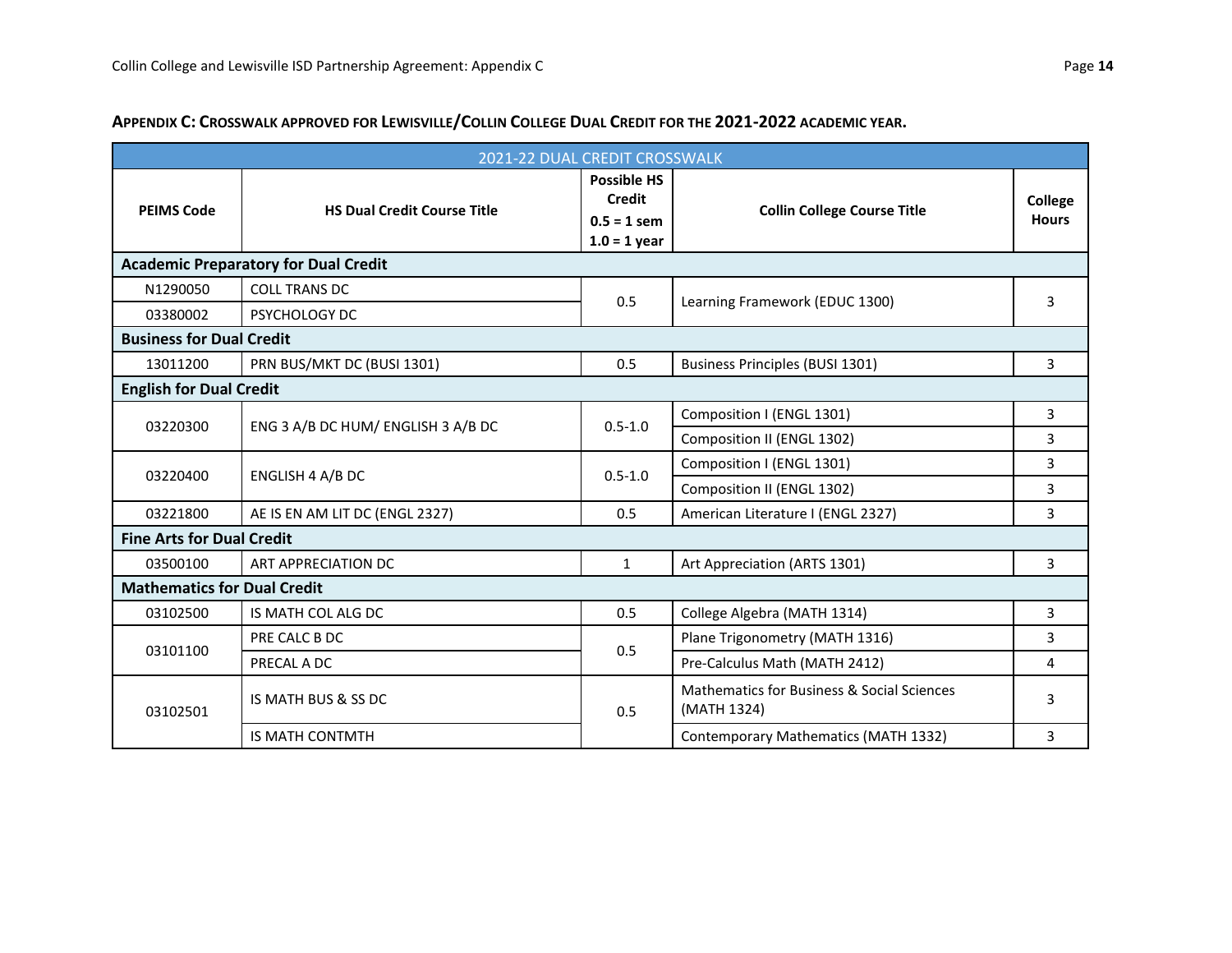| 03102502                              | IS MATH BUS CALC DC                | 0.5          | <b>Calculus for Business &amp; Social Sciences</b><br>(MATH 1325) | 3 |  |  |  |  |
|---------------------------------------|------------------------------------|--------------|-------------------------------------------------------------------|---|--|--|--|--|
|                                       | IS MATH CALC 1 DC                  |              | Calculus I (MATH 2413)                                            | 4 |  |  |  |  |
|                                       | <b>IS ELEM STAT DC</b>             |              | Elementary Statistical Methods (MATH 1342)                        | 3 |  |  |  |  |
| 13016900                              | SRM ELEM STAT DC                   | 0.5          | Elementary Statistical Methods (MATH 1342)                        | 3 |  |  |  |  |
| <b>Science for Dual Credit</b>        |                                    |              |                                                                   |   |  |  |  |  |
| 13037200                              | SCI R&D BM1 DC                     | $\mathbf{1}$ | Biology for Science Majors I (BIOL 1406)                          | 4 |  |  |  |  |
|                                       | SCI R&D NBM1 DC                    | $\mathbf{1}$ | Biology for Non-Science Majors I (BIOL 1408)                      | 4 |  |  |  |  |
| 13037210                              | SCI R&D BM2 DC                     | $\mathbf{1}$ | Biology for Science Majors II (BIOL 1407)                         | 4 |  |  |  |  |
|                                       | <b>SCI R&amp;D NBM2 DC</b>         | $\mathbf{1}$ | Biology for Non-Science Majors II (BIOL 1409)                     | 4 |  |  |  |  |
| <b>Social Studies for Dual Credit</b> |                                    |              |                                                                   |   |  |  |  |  |
| 03340100                              | US HISTORY A DC/US HIST A DC HUM   | $0.5 - 1.0$  | United States History I (HIST 1301)                               | 3 |  |  |  |  |
|                                       | US HISTORY B DC/US HIST B DC HUM   |              | United States History II (HIST 1302)                              | 3 |  |  |  |  |
| 03340400                              | WORLD HIST A DC (HIST 2321) 9W/18W | $0.5 - 1.0$  | World Civilizations I (HIST 2321)                                 | 3 |  |  |  |  |
|                                       | WORLD HIST B DC (HIST 2322) 9W/18W |              | World Civilizations II (HIST 2322)                                | 3 |  |  |  |  |
| 03310300                              | <b>ECONOMICS DC</b>                | 0.5          | Principles of Macroeconomics (ECON 2301)                          | 3 |  |  |  |  |
| 03330100                              | US GOVT DC                         | 0.5          | Federal Government (GOVT 2305)                                    | 3 |  |  |  |  |
| 03380032                              | SPTSS DC                           | 0.5          | Texas Government (GOVT 2306)                                      | 3 |  |  |  |  |
| 03221600                              | HUM COL ACD DC                     | 0.5          | Introduction to Humanities (HUMA 1301)                            | 3 |  |  |  |  |
| 03350100                              | PSYCHOLOGY DC                      | 0.5          | General Psychology (PSYC 2301)                                    | 3 |  |  |  |  |
| 03370100                              | SOCIOLOGY DC                       | 0.5          | Introduction to Sociology (SOCI 1301)                             | 3 |  |  |  |  |
| <b>Speech for Dual Credit</b>         |                                    |              |                                                                   |   |  |  |  |  |
| 03241210                              | AE IS SPCH COM DC                  | 0.5          | Introduction to Speech Communication (SPCH<br>1311)               | 3 |  |  |  |  |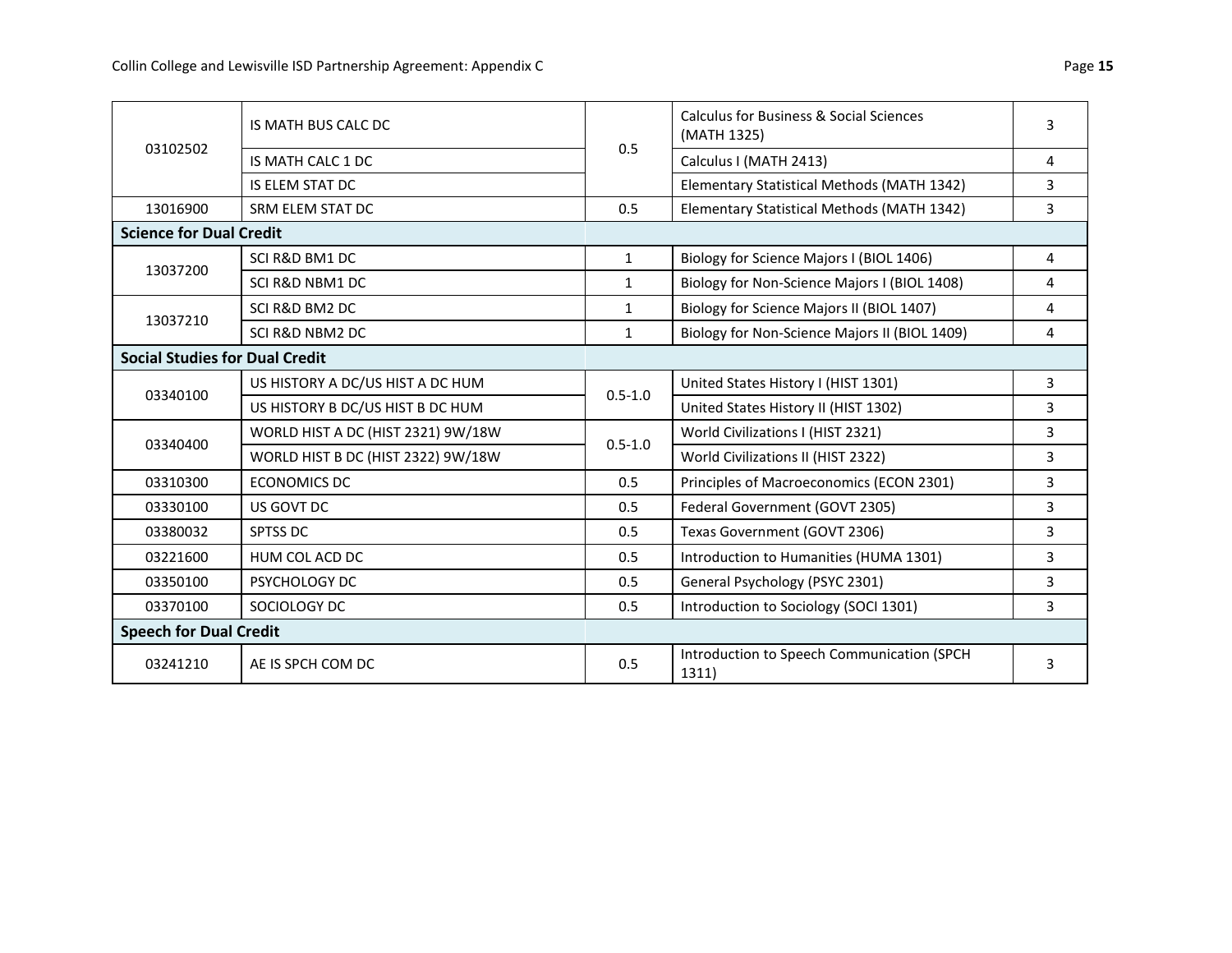#### **APPENDIX D: PROGRAMS APPROVED FOR LEWISVILLE ISD/COLLIN COLLEGE DUAL CREDIT FOR THE 2021-2022 ACADEMIC YEAR.**

#### **Associate of Arts (AA) Degree**

The following requirements must be met for an Associate of Arts (AA) award:

- 1. Earn a minimum of 60 college-level credit hours.
- 2. Earn a minimum cumulative grade point average (GPA) of 2.0
- 3. Complete the general education core curriculum of 42 credit hours.
- 4. Complete a minimum of 18 additional credit hours of degree requirements and electives that are specified on each program's page.
- 5. Earn a minimum of 18 credit hours at Collin College.

#### **Associate of Science (AS) Degree**

The following requirements must be met:

- 1. Earn a minimum of 60 college-level credit hours.
- 2. Earn a minimum cumulative grade point average (GPA) of 2.0
- 3. Earn a minimum of 18 credit hours at Collin College.
- 4. Complete the general education core curriculum of 42 credit hours.
- 5. Complete a minimum of 18 additional credit hours of degree requirements and electives.
- 6. Complete the mathematics and science degree requirements for the AS degree:

 A. Complete at least six credit hours of mathematics from the AS Math course options. Three credit hours of these mathematics will also meet the Mathematics core requirement.

 B. Complete at least eight credit hours of natural science from the AS Science course options. A two-course sequence is recommended. These Science courses will meet the Natural Science core requirement.

#### **Associate of Arts in Teaching (AAT) Degree**

The following requirements must be met:

- 1. Earn a minimum of 60 college-level credit hours.
- 2. Complete the General Education Core of 42 credit hours.
- 3. Earn a minimum cumulative grade point average (GPA) of 2.0.
- 4. Earn a minimum of 18 credit hours at Collin College.
- 5. Complete all the courses listed for one of three AAT diploma options.

Collin offers degree plans with three specializations in mind: early childhood through grade 6; middle grades (grades 4-8); and high school (grades 8-12).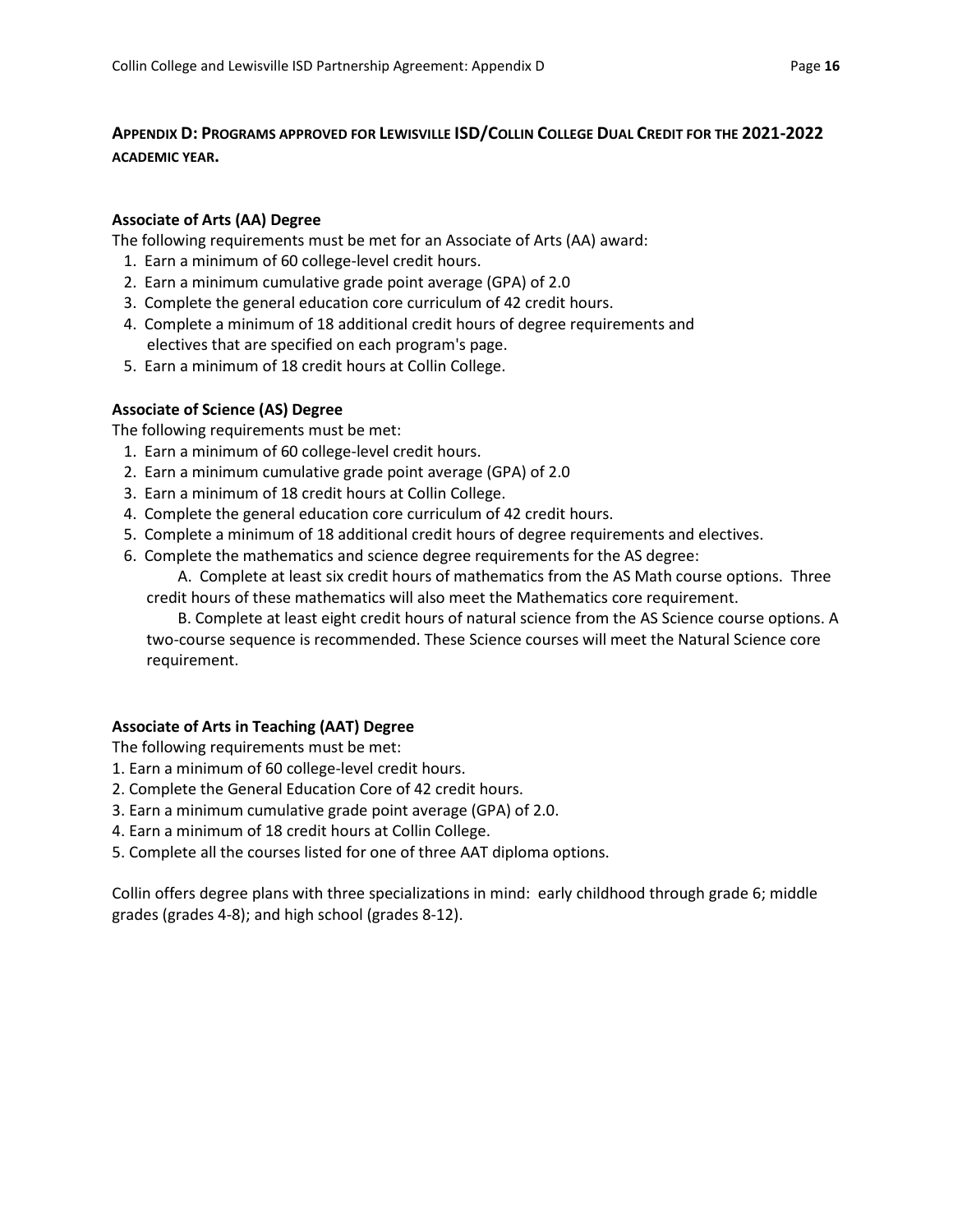#### **APPENDIX E: COLLEGE AND CAREER COUNSELORS INITIATIVE**

**PURSUANT** to the terms of the Partnership Agreement, both Parties agree to include the College and Career Counselors Initiative program between Lewisville ISD and Collin College, as described therein. Both Parties desire to describe the terms and conditions set forth in the Services in this Exhibit that are added to or changed from the Partnership Agreement. The parties understand and agree that this Partnership Agreement is the controlling document which governs the relationship between the parties regarding the modified Services and the rights and obligations of the parties arising by virtue of the Partnership Agreement. This exhibit only applies to the College and Career Counselors Initiative program and these terms only apply to this program.

**NOW, THEREFORE**, the parties, intending legally to be bound, agree as follows:

#### 1. **BACKGROUND**

The following additions are hereby incorporated into the Collin County Community College District and Lewisville Independent School District Partnership Agreement to support the College and Career Counselors Initiative.

#### 2. **COLLIN COLLEGE WILL PROVIDE THE FOLLOWING**

2.1 A College and Career Counselor assigned to the high school on a daily full-day or part-day basis in a part-time role (20 hours per week)

#### 3. **LEWISVILLE ISD WILL PROVIDE THE FOLLOWING**

- 3.1 Designated office space for the College and Career Counselors to meet with students and or parents
- 3.2 Access to students for College and Career Advisement

#### 4. **FUNDING PROVISIONS**

4.1 All salaries, fringe benefits, professional development, local travel, supplies for the College and Career Counselor will be provided by Collin College.

#### 5. **TERMINATION (ONLY APPLIES TO COLLEGE AND CAREER COUNSELOR PROGRAM)**

5.1 It is agreed that either party may terminate this agreement effective thirty (30) days after the receipt of written notification.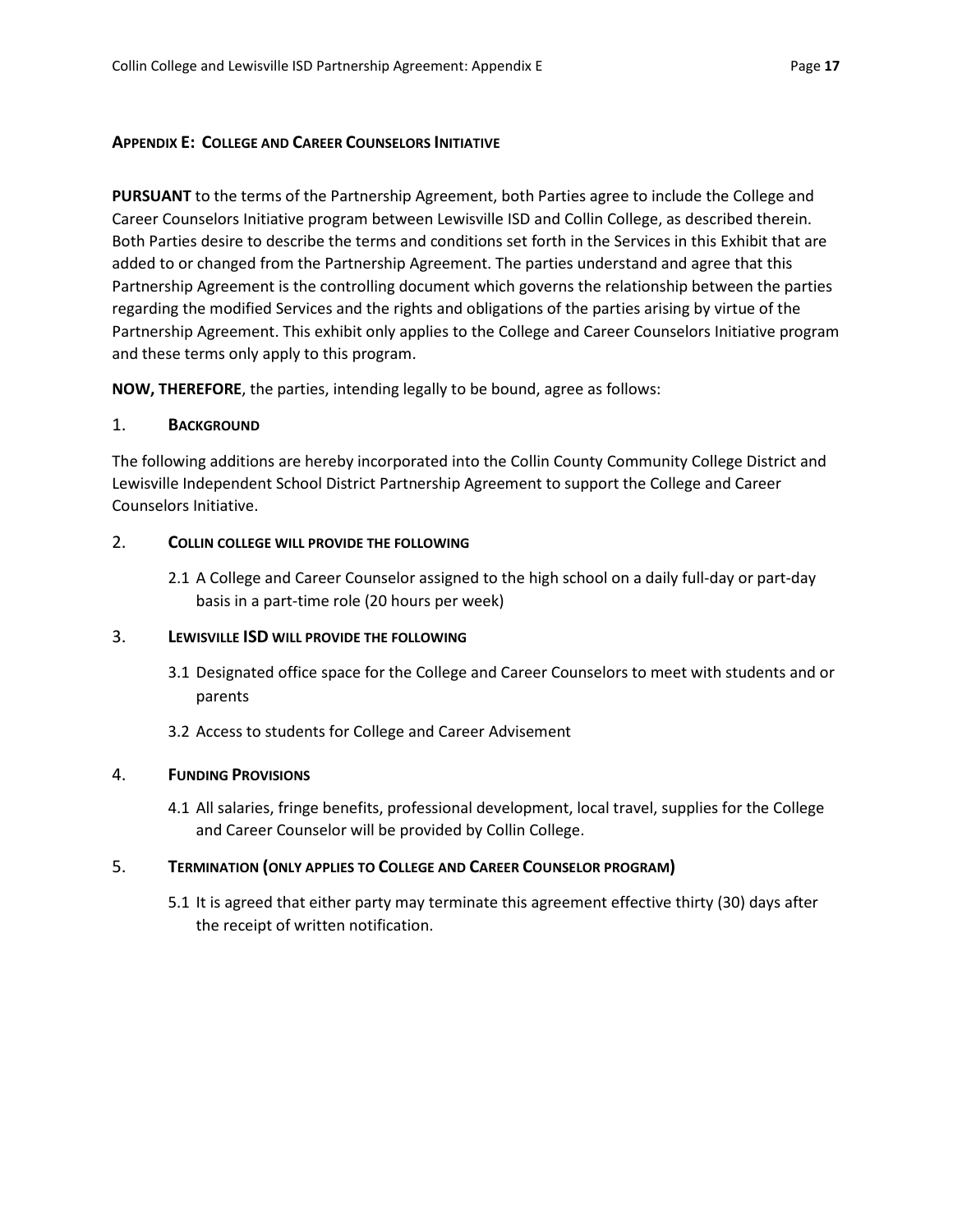#### **APPENDIX F: DUAL CREDIT EMBEDDED FACULTY FAQS**

#### **What are Embedded Faculty?**

Embedded faculty are full-time high school teachers hired by Collin College as associate faculty to teach College courses during regular high school hours. During the college course time at the high school, embedded faculty are under the guidance of Collin College and must follow the guidelines and procedures of the College such as but not limited to, curriculum, FERPA, syllabus, college schedule, etc.

#### **What are the necessary qualifications?**

All faculty credentials are consistent with Collin College and the Southern Association of Colleges and Schools Commission on Colleges (SACSCOC) Guidelines for Faculty Credentials, the Texas Administrative Code Section 7.4(11) (Appendix A), and program-level accrediting agency requirements that apply. Faculty teaching transfer courses require a master's degree with 18 graduate hours in the discipline.

Faculty teaching in workforce programs must meet the requirements found in the Texas Higher Education Coordinating Board Guidelines (www.thecb.state.tx.us /reports/pdf/3378.pdf#page=8)

Faculty in these programs may have a bachelor's degree in the teaching discipline, an associate's degree, a certificate, or professional work experience that demonstrates competencies in the teaching discipline as required by the specific program. Other demonstrated competencies and achievements that contribute to effective teaching and successful student learning outcomes are also considered during the hiring process. For all cases, Collin College provides justifying documentation of the qualifications of its faculty.

Collin College faculty credential requirements are the same, regardless of location, time of day, day of the week or modality of the course to be taught. Collin College does not distinguish, for the purpose of faculty qualifications, between full-time or associate (part-time) positions. After being hired, faculty who wish to teach distance learning sections of a course are required to participate in online training modules prior to receiving an assignment in that modality.

#### **What are the expectations for Embedded Faculty in the classroom?**

As Collin College associate faculty, embedded faculty are responsible for fulfilling all regular duties and responsibilities of all college faculty, including, but not limited to: maintaining college-level rigor in all instructional practices, utilizing a Canvas shell for each course, developing a course syllabus and calendar of assignments, certifying rosters, following FERPA regulations, providing mid-term and final numerical grades to the Dual Credit Office, posting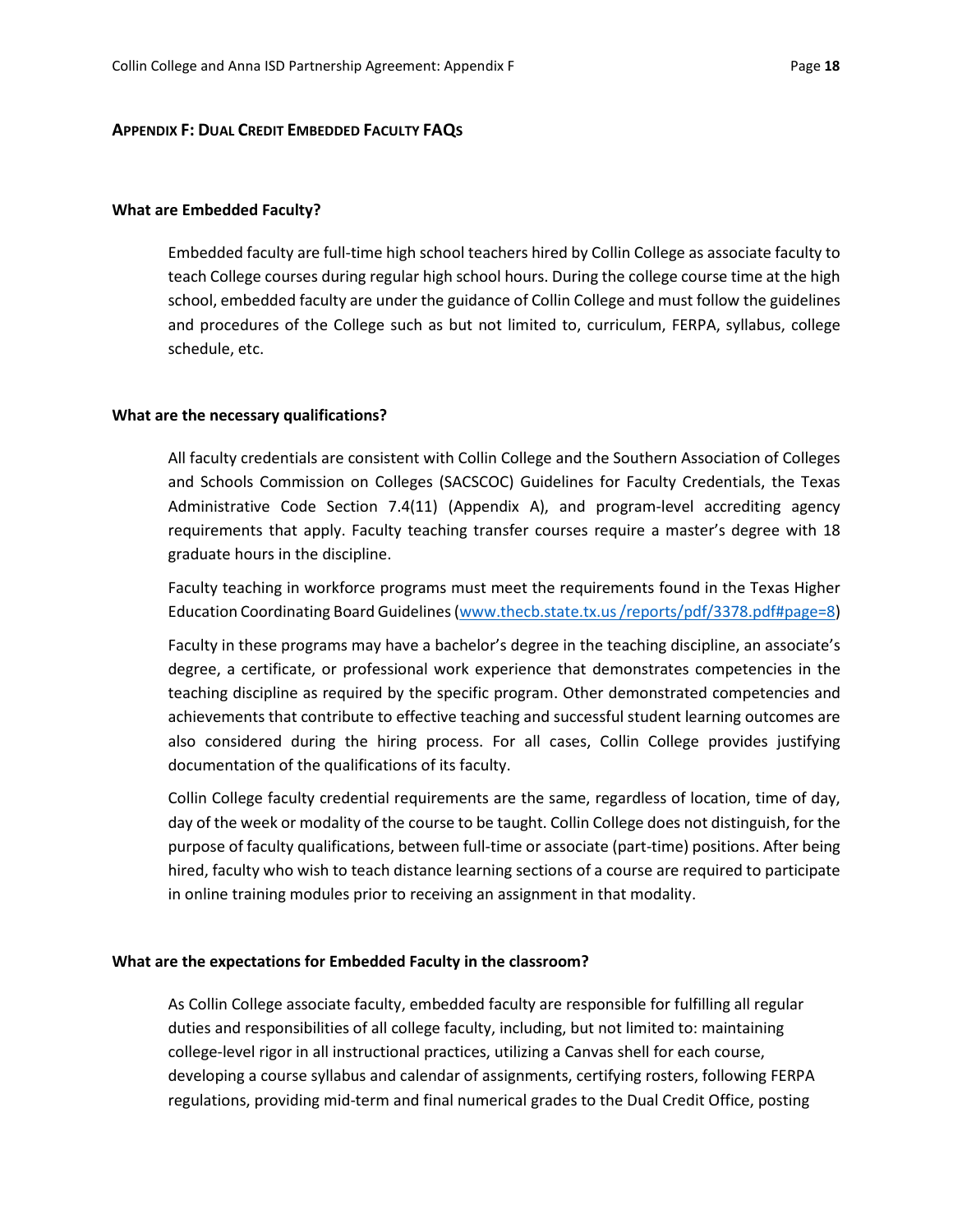final course grades in the college's student management system, and responding promptly to emails, request and due dates sent by the offices of academic affairs.

#### **How is the compensation dispersed?**

Faculty employed with the school district who teach a dual credit course as part of their regular duty hours with the school district will not receive additional compensation from Collin College. All dual credit faculty qualifications outlined in the agreed terms still apply. Collin College will pay the school district the equivalent of the current associate faculty rate of pay and dual credit stipend for each course taught by an embedded faculty member.

Faculty employed with the school district who teach a dual credit course outside of their regular duty hours with the school district will be paid the current associate faculty rate of pay for services rendered under the agreed terms in accordance with College College's faculty compensation plan.

#### **How does scheduling work?**

Embedded faculty will work with the appropriate Associate Deans/Director and their high school regarding class schedules during the high school day.

#### **How does evaluation of Embedded Faculty work?**

The College will select, supervise, and evaluate all faculty employed by Collin College, including embedded faculty. Embedded faculty teaching dual credit courses will be evaluated through class observations and student evaluations in the same manner as all college faculty.

#### **What if an Embedded Faculty member must be absent from class and wants a substitute to meet the class?**

The embedded faculty member should follow the high school's absence procedure, but must also contact their Collin College supervisor (Associate Dean/Director) to inform them that they will be absent and would like a substitute. In the class period where the college curriculum is covered, a credentialed College employee can meet the class and provide instructional coverage. This must be arranged in advance of the absence.